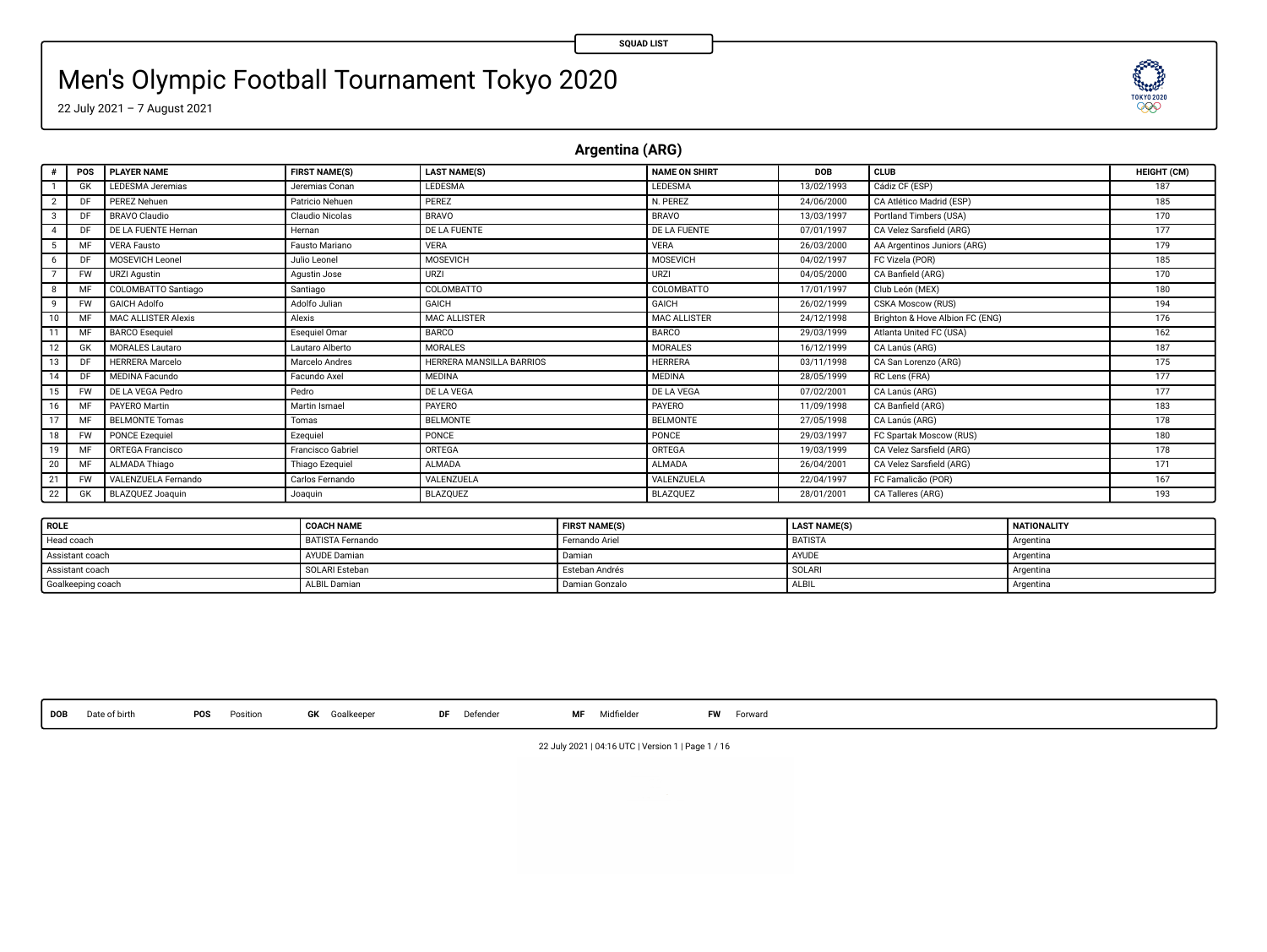**SEED!** 

# Men's Olympic Football Tournament Tokyo 2020

22 July 2021 – 7 August 2021

**Australia (AUS)**

| ٠  | POS       | <b>PLAYER NAME</b>        | <b>FIRST NAME(S)</b> | <b>LAST NAME(S)</b> | <b>NAME ON SHIRT</b> | <b>DOB</b> | CLUB                            | HEIGHT (CM) |
|----|-----------|---------------------------|----------------------|---------------------|----------------------|------------|---------------------------------|-------------|
|    | GK        | <b>GLOVER Thomas</b>      | Thomas William       | GLOVER              | GLOVER               | 24/12/1997 | Melbourne City FC (AUS)         | 190         |
|    |           | <b>ATKINSON Nathaniel</b> | Nathaniel Caleb      | <b>ATKINSON</b>     | <b>ATKINSON</b>      | 13/06/1999 | Melbourne City FC (AUS)         | 181         |
| 3  | DF        | <b>ROWLES Kye</b>         | Kve Francis          | ROWLES              | ROWLES               | 24/06/1998 | Central Coast Mariners FC (AUS) | 185         |
| 4  | DF        | RICH-BAGHUELOU Jav        | Jay Noah             | RICH                | RICH                 | 22/10/1999 | Crystal Palace FC (ENG)         | 196         |
| 5  | DF        | SOUTTAR Harry             | Harry James          | <b>SOUTTAR</b>      | SOUTTAR              | 22/10/1998 | Stoke City FC (ENG)             | 198         |
| 6  |           | <b>BACCUS Keanu</b>       | Keanu Kole           | <b>BACCUS</b>       | <b>BACCUS</b>        | 07/06/1998 | WS Wanderers FC (AUS)           | 178         |
|    | <b>FW</b> | PISCOPO Reno              | Reno Mauro           | <b>PISCOPO</b>      | <b>PISCOPO</b>       | 27/05/1998 | Wellington Phoenix FC (NZL)     | 170         |
| 8  |           | McGREE Riley              | <b>Riley Patrick</b> | <b>MCGREE</b>       | MCGREE               | 02/11/1998 | Charlotte FC (USA)              | 178         |
| 9  | <b>FW</b> | D AGOSTINO Nicholas       | Nicholas             | <b>D'AGOSTINO</b>   | <b>D'AGOSTINO</b>    | 25/02/1998 | Perth Glory SC (AUS)            | 175         |
| 10 |           | <b>GENREAU Denis</b>      | Denis                | <b>GENREAU</b>      | GENREAU              | 21/05/1999 | Macarthur FC (AUS)              | 175         |
| 11 | <b>FW</b> | <b>ARZANI Daniel</b>      | Daniel               | ARZANI              | ARZANI               | 04/01/1999 | Manchester City FC (ENG)        | 171         |
| 12 | <b>FW</b> | <b>DUKE Mitch</b>         | Mitchell Thomas      | <b>DUKE</b>         | <b>DUKE</b>          | 18/01/1991 | Al Taawoun FC (KSA)             | 182         |
| 13 | DF        | PIERIAS Dylan             | Dylan                | <b>PIERIAS</b>      | <b>PIERIAS</b>       | 20/02/2000 | Western United FC (AUS)         | 175         |
| 14 | DF        | <b>DENG Thomas</b>        | Thomas Jok           | <b>DENG</b>         | <b>DENG</b>          | 20/03/1997 | Urawa Reds (JPN)                | 178         |
| 15 | MF        | WATTS Caleb               | Caleb Cassius        | <b>WATTS</b>        | <b>WATTS</b>         | 16/01/2002 | Southampton FC (ENG)            | 171         |
| 16 | DF        | KING Joel                 | Joel Bruce           | KING                | KING                 | 30/10/2000 | Sydney FC (AUS)                 | 179         |
| 17 | MF        | METCALFE Connor           | Connor Isaac         | <b>METCALFE</b>     | <b>METCALFE</b>      | 05/11/1999 | Melbourne City FC (AUS)         | 183         |
| 18 | GK        | MAYNARD-BREWER Ashley     | Ashley               | MAYNARD-BREWER      | MAYNARD-BREWER       | 25/06/1999 | Charlton Athletic FC (ENG)      | 187         |
| 19 | <b>FW</b> | TILIO Marco               | Marco                | <b>TILIO</b>        | <b>TILIO</b>         | 23/08/2001 | Melbourne City FC (AUS)         | 170         |
| 20 | <b>FW</b> | WALES Lachlan             | Lachlan Andrew       | WALES               | WALES                | 19/10/1997 | Western United FC (AUS)         | 179         |
| 21 | MF        | <b>DEVLIN Cameron</b>     | <b>Cameron Peter</b> | <b>DEVLIN</b>       | <b>DEVLIN</b>        | 07/06/1998 | Wellington Phoenix FC (NZL)     | 170         |
| 22 | GK        | <b>HOLMES Jordan</b>      | Jordan Thomas        | <b>HOLMES</b>       | <b>HOLMES</b>        | 08/05/1997 | Ebbsfleet United FC (ENG)       | 190         |

| <b>ROLE</b>       | <b>COACH NAME</b>       | <b>FIRST NAME(S)</b>  | <b>LAST NAME(S)</b> | <b>NATIONALITY</b> |
|-------------------|-------------------------|-----------------------|---------------------|--------------------|
| Head coach        | ARNOLD Graham           | Graham James          | ARNOLD              | Australia          |
| Assistant coach   | <b>MEULENSTEEN Rene</b> | Reinhard Jozef Petrus | <b>MEULENSTEEN</b>  | Netherlands        |
| Assistant coach   | <b>VIDMAR Tony</b>      | Antony                | VIDMAR              | Australia          |
| Goalkeeping coach | <b>FRANKEN Tony</b>     | Anthony John          | <b>FRANKEN</b>      | Australia          |

**DOB** Date of birth **POS** Position **GK** Goalkeeper **DF** Defender **MF** Midelder **FW** Forward

22 July 2021 | 04:16 UTC | Version 1 | Page 2 / 16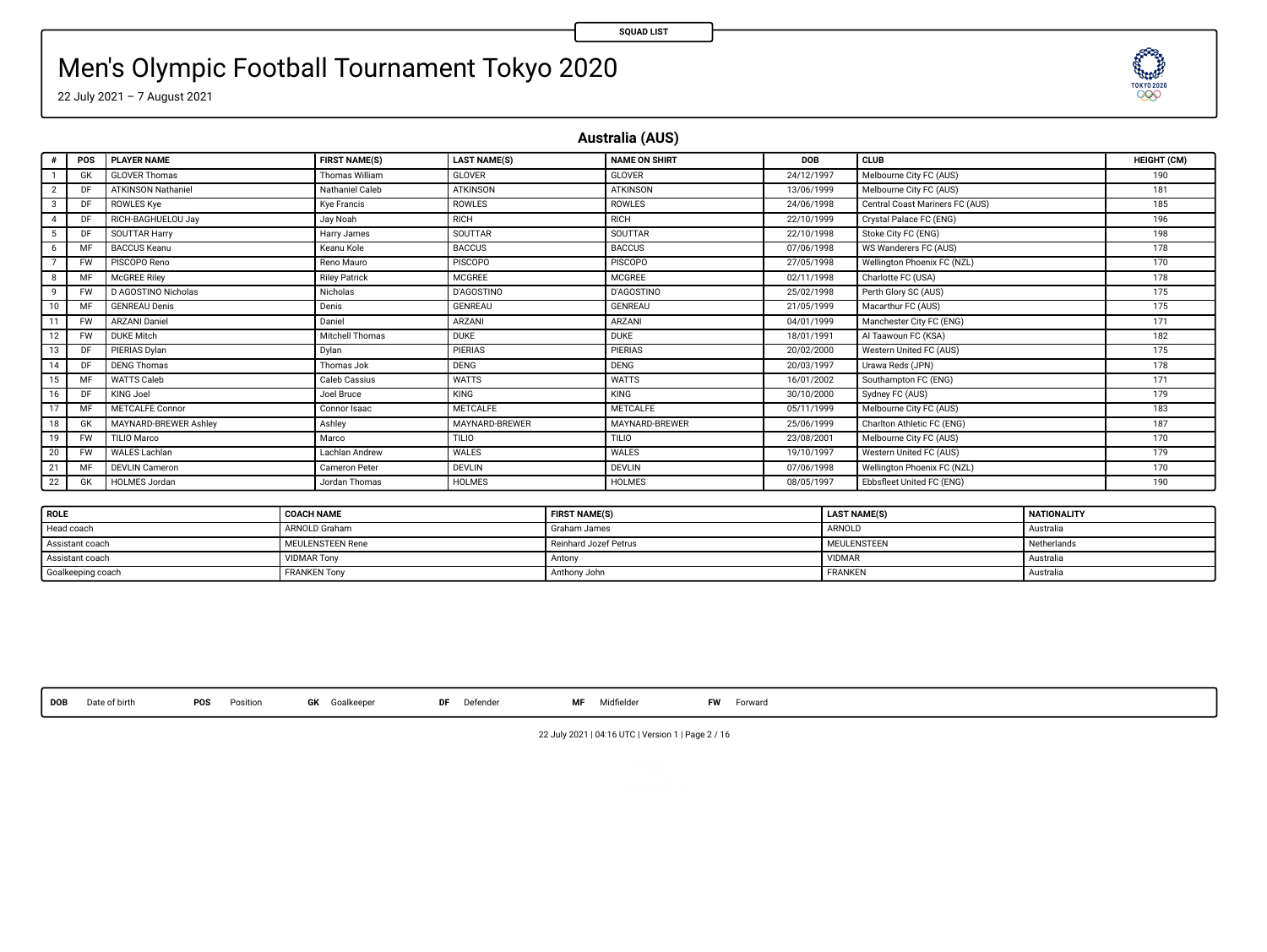# Men's Olympic Football Tournament Tokyo 2020

22 July 2021 – 7 August 2021

**Brazil (BRA)**

|               | POS       | <b>PI AYER NAME</b>       | <b>FIRST NAME(S)</b>    | <b>LAST NAME(S)</b>         | <b>NAME ON SHIRT</b> | DOR        | CLUB                          | HEIGHT (CM) |
|---------------|-----------|---------------------------|-------------------------|-----------------------------|----------------------|------------|-------------------------------|-------------|
|               | GK        | SANTOS                    | Aderbar                 | MELO DOS SANTOS NETO        | SANTOS               | 17/03/1990 | Athletico Paranaense (BRA)    | 188         |
| 2             | MF        | <b>GABRIEL MENINO</b>     | <b>Gabriel Vinicius</b> | <b>MENINO</b>               | G. MENINO            | 29/09/2000 | SE Palmeiras (BRA)            | 176         |
| $\mathcal{R}$ | DF        | DIEGO CARLOS              | Diego Carlos            | SANTOS SILVA                | DIEGO CARLOS         | 15/03/1993 | Sevilla FC (ESP)              | 186         |
|               | DF        | RICARDO GRACA             | Ricardo                 | OUEIROZ DE ALENCASTRO GRACA | RICARDO G.           | 16/02/1997 | CR Vasco Da Gama (BRA)        | 183         |
|               | M         | DOUGLAS LUIZ              | Douglas Luiz            | SOARES DE PAULO             | DOUGLAS LUIZ         | 09/05/1998 | Aston Villa FC (ENG)          | 178         |
| 6             | D.        | <b>GUILHERME ARANA</b>    | Guilherme Antonio       | ARANA LOPES                 | G. ARANA             | 14/04/1997 | Atletico Mineiro (BRA)        | 176         |
|               | <b>FW</b> | PAULINHO                  | Paulo Henrique          | SAMPAIO FILHO               | <b>PAULINHO</b>      | 15/07/2000 | Bayer 04 Leverkusen (GER)     | 177         |
| $\mathbf{R}$  | M         | <b>BRUNO GUIMARAES</b>    | Bruno                   | GUIMARÃES RODRIGUEZ MOURA   | <b>B. GUIMARÃES</b>  | 16/11/1997 | Olympique Lyon (FRA)          | 182         |
| $\ddot{q}$    | <b>FW</b> | MATHEUS CUNHA             | Matheus                 | SANTOS CARNEIRO DA CUNHA    | <b>CUNHA</b>         | 27/05/1999 | Hertha BSC (GER)              | 184         |
|               | <b>FW</b> | <b>RICHARLISON</b>        | Richarlison             | DE ANDRADE                  | RICHARLISON          | 10/05/1997 | Everton FC (ENG)              | 184         |
| 11            | <b>FW</b> | ANTONY                    | Antony Matheus          | DOS SANTOS                  | ANTONY               | 24/02/2000 | AFC Ajax (NED)                | 172         |
| 12            | GK        | BRENNO                    | Brenno                  | OLIVEIRA FRAGA COSTA        | BRENNO               | 01/04/1999 | Grêmio FBPA (BRA)             | 190         |
| 13            | DF        | <b>DANI ALVES</b>         | Daniel                  | ALVES DA SILVA              | <b>DANI ALVES</b>    | 06/05/1983 | Sao Paulo FC (BRA)            | 172         |
| 14            | DF        | <b>BRUNO FUCHS</b>        | Bruno                   | DE LARA FUCHS               | <b>BRUNO FUCHS</b>   | 01/04/1999 | CSKA Moscow (RUS)             | 190         |
| 15            | DF        | <b>NINO</b>               | Marcilio                | FLORÉNCIO MOTA FILHO        | <b>NINO</b>          | 10/04/1997 | Fluminense FC (BRA)           | 188         |
| 16            | n         | <b>ABNER</b>              | <b>Abner Vinicius</b>   | <b>DA SILVA SANTOS</b>      | <b>ABNER</b>         | 27/05/2000 | Athletico Paranaense (BRA)    | 181         |
| 17            | <b>FW</b> | MALCOM                    | Malcom Filipe           | SILVA DE OLIVEIRA           | MALCOM               | 26/02/1997 | FC Zenit St. Petersburg (RUS) | 171         |
| 18            | M         | MATHEUS HENRIOUE          | Matheus Henrique        | DE SOUZA                    | M. HENRIOUE          | 19/12/1997 | Grêmio FBPA (BRA)             | 173         |
| 19            | MF        | <b>REINIER</b>            | Reinier                 | <b>JESUS CARVALHO</b>       | <b>REINIER</b>       | 19/01/2002 | Borussia Dortmund (GER)       | 185         |
| 20            | MF        | CLAUDINHO                 | Claudio Luiz            | RODRIGUES PARISE LEONEL     | <b>CLAUDINHO</b>     | 28/01/1997 | Red Bull Brasil (BRA)         | 172         |
| 21            | $-w$      | <b>GABRIEL MARTINELLI</b> | Gabriel                 | TEODORO MARTINELLI SILVA    | MARTINELLI           | 18/06/2001 | Arsenal FC (ENG)              | 178         |
| 22            | GK        | LUCAO                     | Lucas Alexandre         | <b>GALDINO DE AZEVEDO</b>   | LUCÃO                | 26/02/2001 | CR Vasco Da Gama (BRA)        | 190         |

| <b>ROLE</b>       | <b>COACH NAME</b>      | <b>FIRST NAME(S)</b> | <b>LAST NAME(S)</b>   | NATIONALITY |
|-------------------|------------------------|----------------------|-----------------------|-------------|
| Head coach        | ANDRE JARDINE          | Andre                | <b>SOARES JARDINE</b> | · Brazil    |
| Assistant coach   | <b>RODRIGUES Paulo</b> | Paulo Victor         | RODRIGUES GOMES       | I Brazil    |
| Assistant coach   | <b>LEAL Gustavo</b>    | Gustavo José         | <b>DA SILVA LEAL</b>  | Brazil      |
| Goalkeeping coach | <b>MAIA Rogerio</b>    | Rogéria              | MAIA DE BRUM          | · Brazi-    |

**DOB** Date of birth **POS** Position **GK** Goalkeeper **DF** Defender **MF** Midelder **FW** Forward

22 July 2021 | 04:16 UTC | Version 1 | Page 3 / 16

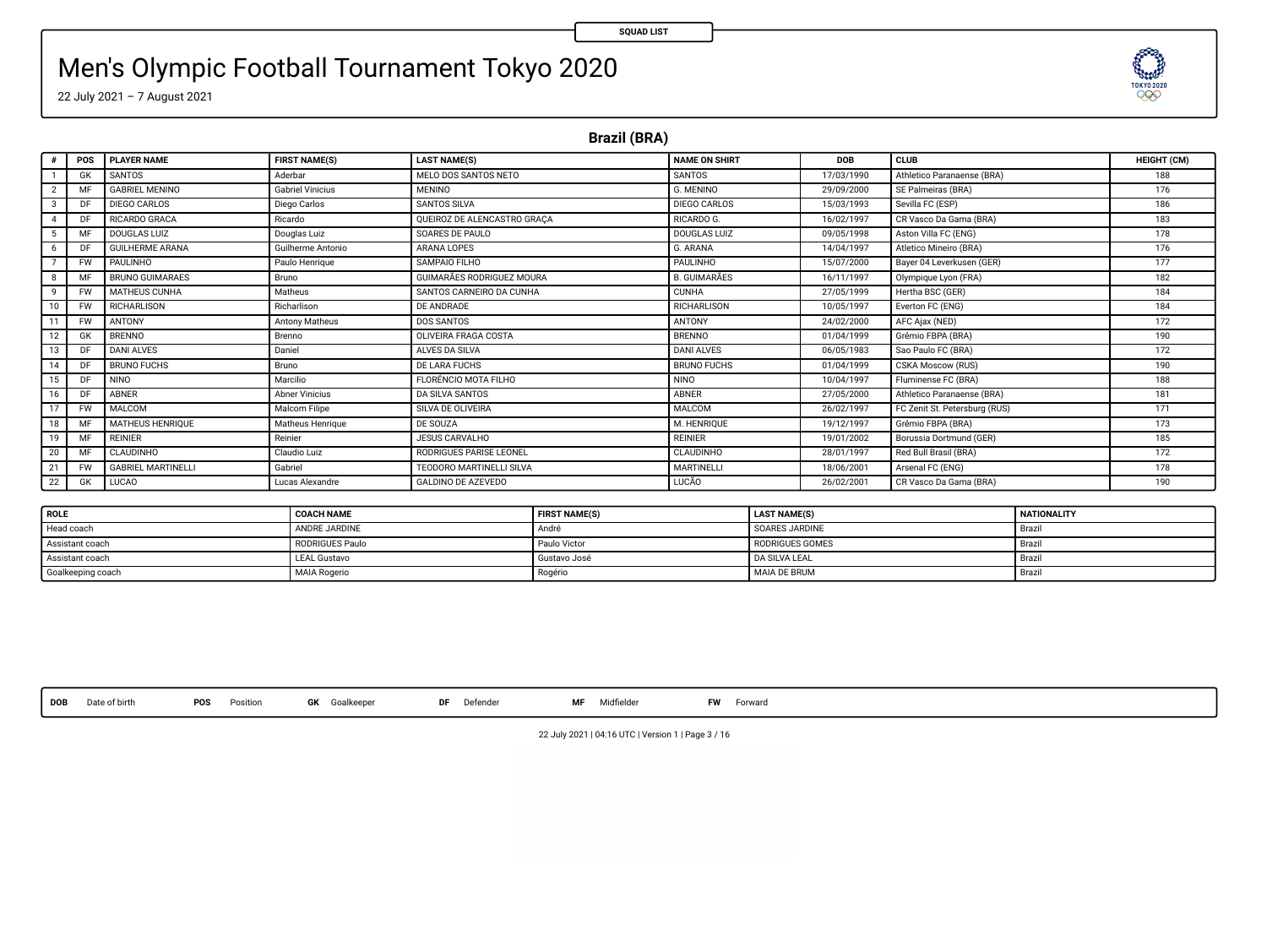**TESTORY** 

# Men's Olympic Football Tournament Tokyo 2020

22 July 2021 – 7 August 2021

**Côte D'Ivoire (CIV)**

| ٠                       | POS       | <b>PLAYER NAME</b>         | <b>FIRST NAME(S)</b>      | <b>LAST NAME(S)</b> | <b>NAME ON SHIRT</b> | <b>DOB</b> | CLUB                           | HEIGHT (CM) |
|-------------------------|-----------|----------------------------|---------------------------|---------------------|----------------------|------------|--------------------------------|-------------|
|                         | <b>GK</b> | NAGOLI Maxime              | Oupoh Maxime              | <b>NAGOLI</b>       | <b>NAGOLI</b>        | 20/12/2000 | SOL FC (CIV)                   | 191         |
| $\overline{\mathbf{2}}$ | DF        | <b>GNAKA Silas</b>         | Silas                     | <b>GNAKA</b>        | G. SILAS             | 18/12/1998 | KAS Eupen (BEL)                | 179         |
| 3                       | DF        | <b>BAILLY Eric</b>         | Eric Bertrand             | BAILLY              | BAILLY               | 12/04/1994 | Manchester United FC (ENG)     | 187         |
| 4                       | DF        | <b>DABILA Kouadio-Yves</b> | Kouadio Yves              | DABILA              | DABILA               | 01/01/1997 | Royal Mouscron-Peruwelz (BEL)  | 184         |
| 5                       | DF        | <b>DIALLO</b> Ismael       | Ismael Jean Chester       | <b>DIALLO</b>       | I. DIALLO            | 29/01/1997 | AC Ajaccio (FRA)               | 178         |
| 6                       | DF        | SINGO Wilfried             | Wilfried Stephane         | <b>SINGO</b>        | <b>WILFRIED</b>      | 25/12/2000 | Torino FC (ITA)                | 182         |
|                         | MF        | DOUMBIA Idrissa            | Idrissa                   | <b>DOUMBIA</b>      | <b>DOUMBIA</b>       | 14/04/1998 | SD Huesca (ESP)                | 187         |
| 8                       | MF        | <b>KESSIE Franck</b>       | Franck Yannick            | <b>KESSIE</b>       | <b>KESSIE</b>        | 19/12/1996 | AC Milan (ITA)                 | 183         |
| 9                       | <b>FW</b> | DAO Youssouf               | Youssouf                  | DAO                 | DAO                  | 05/03/1998 | AC Sparta Praha (CZE)          | 175         |
| 10                      | <b>FW</b> | <b>DIALLO Amad</b>         | Amad                      | <b>DIALLO</b>       | D. AMAD              | 11/07/2002 | Manchester United FC (ENG)     | 173         |
| 11                      | <b>FW</b> | <b>KOUAME Christian</b>    | Kouakou Christian Michael | KOUAME              | <b>KOUAME</b>        | 06/12/1997 | ACF Fiorentina (ITA)           | 188         |
| 12                      | MF        | <b>KOUASSI Eboue</b>       | Eboue Jules Christ        | KOUASSI             | EBOUE                | 13/12/1997 | KRC Genk (BEL)                 | 185         |
| 13                      | <b>FW</b> | <b>KEITA Kader</b>         | Abdul Kader               | KEITA               | <b>KEITA K.</b>      | 06/11/2000 | KVC Westerlo (BEL)             | 177         |
| 14                      | MF        | <b>GUIAGON Parfait</b>     | Parfait                   | GUIAGON             | <b>GUIAGON</b>       | 22/02/2001 | Beitar Shimshon Tel Aviv (ISR) | 165         |
| 15                      | <b>FW</b> | <b>GRADEL Max</b>          | Max Alain                 | GRADEL              | GRADEL               | 30/11/1987 | Sivasspor (TUR)                | 175         |
| 16                      | <b>GK</b> | <b>IRA Eliezer</b>         | Tape Eliezer              | <b>IRA</b>          | <b>ELIEZER</b>       | 31/08/1997 | San Pedro FC (CIV)             | 193         |
| 17                      | DF        | OUATTARA Zie               | Zie Mohamed               | <b>OUATTARA</b>     | <b>OUATTARA</b>      | 09/01/2000 | Vitória SC (POR)               | 174         |
| 18                      | MF        | <b>TIMITE Cheick</b>       | Cheick Aymar              | TIMITE              | T. CHEICK            | 20/11/1997 | Amiens SC (FRA)                | 180         |
| 19                      | DF        | KOUAO Koffi                | Koffi Franck              | KOUAO               | KOUAO                | 20/05/1998 | FC Vizela (POR)                | 173         |
| 20                      | <b>FW</b> | DOUMBIA Aboubacar          | Aboubacar Junior          | <b>DOUMBIA</b>      | A DOUMBIA            | 12/11/1999 | Maccabi Netanya (ISR)          | 169         |
| 22                      | <b>GK</b> | <b>TIE Nicolas</b>         | Nicolas Basile            | TIE                 | N. TIE               | 13/02/2001 | Vitória SC (POR)               | 186         |

| ROLE              | <b>COACH NAME</b>       | <b>FIRST NAME(S)</b>   | <b>LAST NAME(S)</b> | <b>NATIONALITY</b> |
|-------------------|-------------------------|------------------------|---------------------|--------------------|
| Head coach        | <b>HAIDARA</b> Soualiho | Soualiho               | <b>HAIDARA</b>      | Côte D'ivoire      |
| Goalkeeping coach | <b>GNANHOUAN Gerard</b> | Amoukou Gérard Okosias | <b>GNANHOUAN</b>    | Côte D'ivoire      |
| Goalkeeping coach | TIZIE Jean-Jacques      | Jean-Jacques           | TIZII               | Côte D'ivoire      |

**DOB** Date of birth **POS** Position **GK** Goalkeeper **DF** Defender **MF** Midelder **FW** Forward

22 July 2021 | 04:16 UTC | Version 1 | Page 4 / 16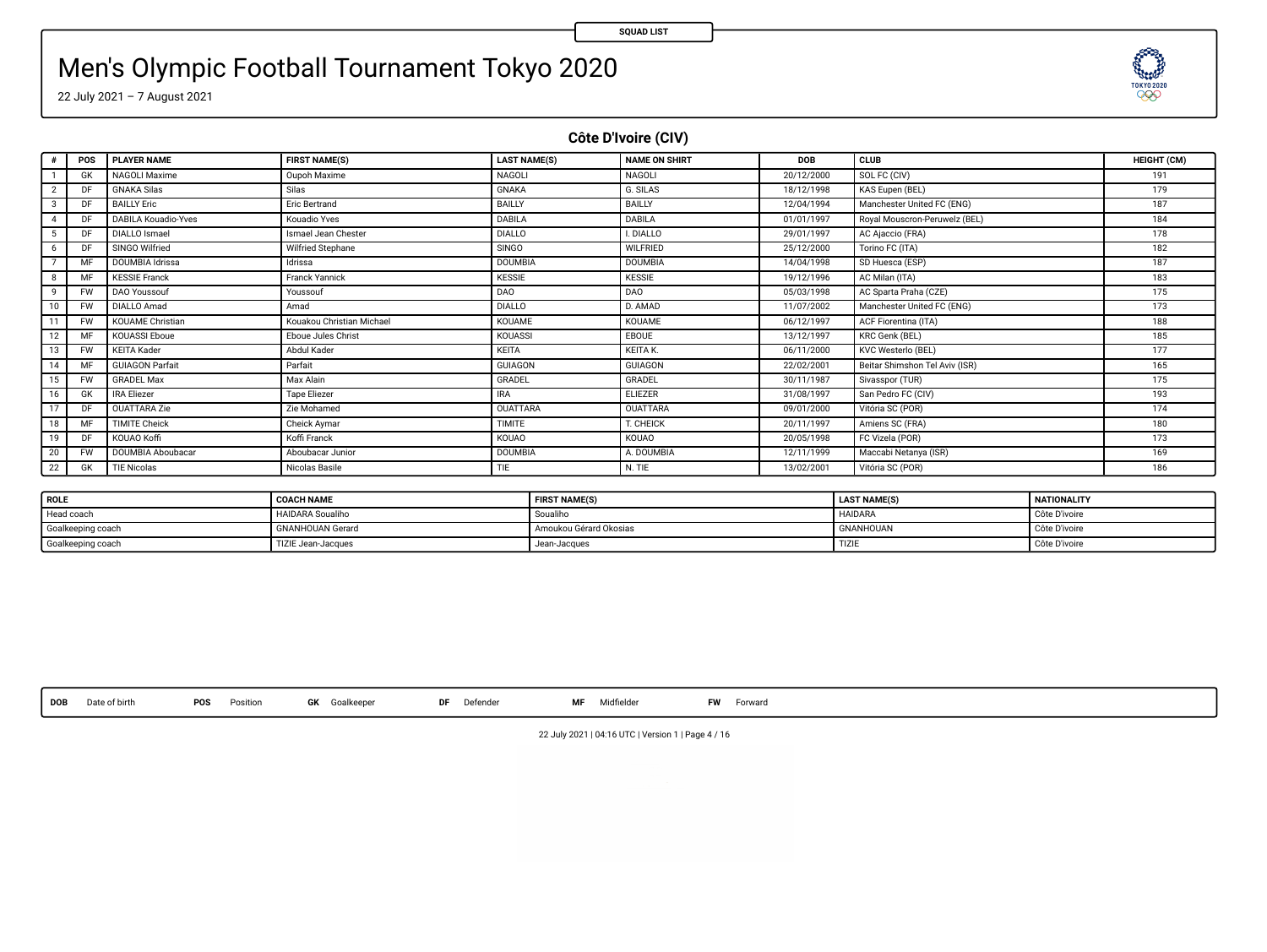**TOKYOZEN** 

# Men's Olympic Football Tournament Tokyo 2020

22 July 2021 – 7 August 2021

**Egypt (EGY)**

| $\theta$ | POS             | <b>PLAYER NAME</b>   | <b>FIRST NAME(S)</b>           | <b>LAST NAME(S)</b> | <b>NAME ON SHIRT</b> | <b>DOB</b> | <b>CLUB</b>                 | <b>HEIGHT (CM)</b> |
|----------|-----------------|----------------------|--------------------------------|---------------------|----------------------|------------|-----------------------------|--------------------|
|          | GK              | MOHAMED ELSHENAWY    | Mohamed Elsaved M Elshenawy    | GOMAA               | ELSHENAWY            | 18/12/1988 | Al Ahly SC (EGY)            | 191                |
|          | M               | AMMAR HAMDY          | Ammar Hamdy Ahmed Maghraby     | OMAR                | AMMAR                | 26/11/1999 | Al Ittihad (EGY)            | 168                |
| 3        | MF              | KARIM FOUAD          | Karim Fouad Abdelhamid         | MAHMOUD             | K. FOUAD             | 01/10/1999 | ENPPI (EGY)                 | 175                |
| 4        | DF <sub>1</sub> | OSAMA GALAL          | <b>Osama Galal Hamed</b>       | TOFIMA              | OSAMA G              | 17/09/1997 | Pyramids FC (EGY)           | 184                |
| 5        | D)              | MOHAMED ABDELSALAM   | Mohamed Abdelsalam Mohamed     | ABDELHAMID          | ABDELSALAM           | 01/10/1997 | Zamalek SC (EGY)            | 177                |
| 6        | DF              | AHMED HEGAZY         | Ahmed Elsaved Ali Elsaved      | HEGAZY              | <b>HEGAZI</b>        | 25/01/1991 | Al Ittihad FC (KSA)         | 193                |
|          | <b>FW</b>       | SALAH MOHSEN         | Salah Mohsen Mohamed           | <b>SHALABI</b>      | S. MOHSEN            | 01/09/1998 | Al Ahly SC (EGY)            | 183                |
| 8        | MF              | <b>NASSER MAHER</b>  | Nasser Maher Abdelhamid Abdelh | ELNOUHI             | N. MAHER             | 08/02/1997 | Al Ahly SC (EGY)            | 177                |
| 9        | <b>FW</b>       | <b>TAHER MOHAMED</b> | Taher Mohamed Ahmed Taher Moha | MAHMOUD             | <b>TAHER</b>         | 07/03/1997 | Al Ahly SC (EGY)            | 186                |
| 10       | <b>FW</b>       | RAMADAN SOBHI        | Ramadan Sobhi Ramadan          | AHMED               | RAMADAN              | 23/01/1997 | Pyramids FC (EGY)           | 189                |
| 11       | <b>FW</b>       | <b>IBRAHIM ADEL</b>  | Ibrahim Adel Alv Mohamed       | HASSAN              | I. ADEL              | 23/04/2001 | Pyramids FC (EGY)           | 178                |
| 12       | ME              | <b>AKRAM TAWFIK</b>  | Akram Tawfik Mohamed Hassan    | ELHAGRASI           | AKRAM T              | 08/11/1997 | Al Ahly SC (EGY)            | 177                |
| 13       | MF              | <b>KARIM ERAKY</b>   | Karim Hesham Mohamed Mohamed   | <b>ELERAKY</b>      | <b>K. ERAKY</b>      | 29/11/1997 | Al Masry SC (EGY)           | 173                |
| 14       | <b>FW</b>       | AHMED RAYAN          | Ahmed Yasser Anwar Mohamed     | RAYAN               | A. RAYAN             | 24/01/1998 | Ceramica Cleopatra FC (EGY) | 190                |
| 15       | MF              | <b>EMAM ASHOUR</b>   | Emam Ashour Metwally           | ABDELGHANY          | E. ASHOUR            | 20/02/1998 | Zamalek SC (EGY)            | 181                |
| 16       | GK              | <b>MAHMOUD GAD</b>   | Mahmoud Gad Mahmoud            | AHMED               | M. GAD               | 01/10/1998 | ENPPI (EGY)                 | 187                |
| 17       | DF              | AHMED RAMADAN        | Ahmed Ramadan Abdou            | MOHAMED             | A. RAMADAN           | 23/03/1997 | Al Ahly SC (EGY)            | 186                |
| 18       | DF              | MAHMOUD HAMDY        | Mahmoud Hamdy Mahmoud Hamouda  | ATTIA               | M. HAMDY             | 01/06/1995 | Zamalek SC (EGY)            | 180                |
| 19       | <b>FW</b>       | ABDEL RAHMAN         | Abdelrahman Magdy Sobhi        | MOHAMED             | A. RAHMAN            | 12/09/1997 | Ismaily SC (EGY)            | 188                |
| 20       | MF              | AHMED FOTOUH         | Ahmed Mohamed Aboelfetouh      | MOHAMED             | A. FOTOUH            | 22/03/1998 | Zamalek SC (EGY)            | 177                |
| 21       | <b>FW</b>       | <b>NASSER MANSY</b>  | Nasser Mansy Dessouky Ahmed    | <b>ELSAYED</b>      | N. MANSY             | 16/11/1997 | El Gaish SC (EGY)           | 183                |
| 22       | GK              | MOHAMED SOBHY        | Mohamed Sobhy Mohamed          | DAADER              | M. SOBHY             | 15/07/1999 | Al Ittihad (EGY)            | 183                |

| ROLE              | <b>COACH NAME</b>    | <b>FIRST NAME(S)</b>       | <b>LAST NAME(S)</b> | <b>NATIONALITY</b> |
|-------------------|----------------------|----------------------------|---------------------|--------------------|
| Head coach        | <b>SHAWKY GHARIB</b> | Shawky Gharib Bayomi       | ABDELAAL            | I Egyp             |
| Assistant coach   | MOATAMED GAMAL       | Moatamed Gamal Abdelaziz M | SHALABY             | Egyp               |
| Goalkeeping coach | MOHAMED Osama        | Osama Ibrahim Abdelkarim   | MOHAMED             | Egyp               |

**DOB** Date of birth **POS** Position **GK** Goalkeeper **DF** Defender **MF** Midelder **FW** Forward

22 July 2021 | 04:16 UTC | Version 1 | Page 5 / 16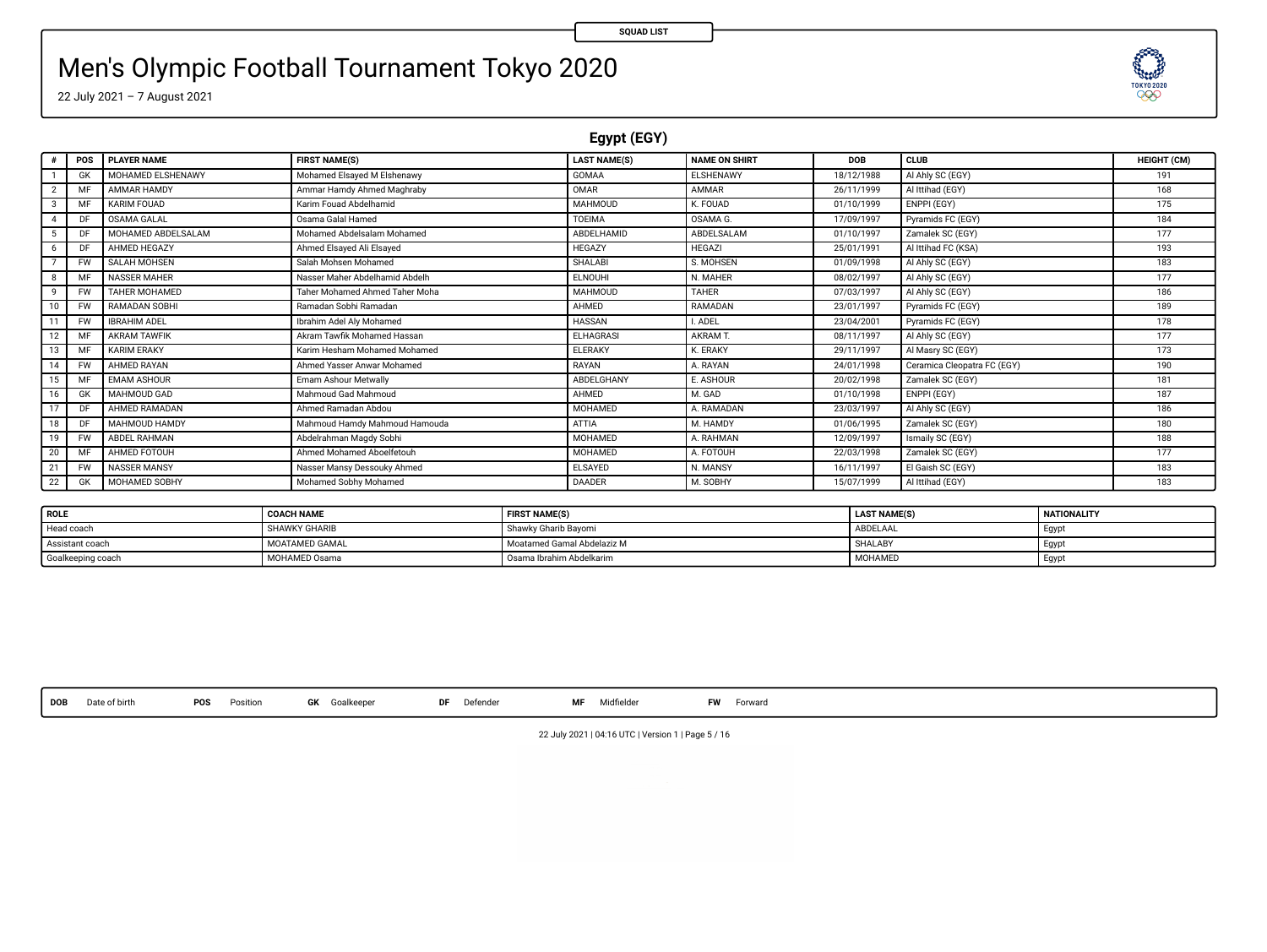**TESTORY** 

# Men's Olympic Football Tournament Tokyo 2020

22 July 2021 – 7 August 2021

**France (FRA)**

| $\theta$       | POS       | <b>PLAYER NAME</b>         | <b>FIRST NAME(S)</b>    | <b>LAST NAME(S)</b>     | <b>NAME ON SHIRT</b> | DOB        | CLUB                         | HEIGHT (CM) |
|----------------|-----------|----------------------------|-------------------------|-------------------------|----------------------|------------|------------------------------|-------------|
|                | <b>GK</b> | BERNARDONI Paul            | Paul Jean Francois      | BERNARDONI              | BERNARDONI           | 18/04/1997 | Angers SCO (FRA)             | 190         |
|                | DF        | <b>KALULU Pierre</b>       | Pierre Kazeye Rommel    | <b>KALULU KYATENGWA</b> | KALULU               | 05/06/2000 | AC Milan (ITA)               | 179         |
| $\overline{3}$ | DF        | <b>BARD Melvin</b>         | Melvin Michel Maxence   | BARD                    | BARD                 | 06/11/2000 | Olympique Lyon (FRA)         | 173         |
|                | DF        | <b>PEMBELE Timothee</b>    | Timothée Joseph         | PEMBELE                 | PEMBELE              | 09/09/2002 | Paris Saint-Germain FC (FRA) | 182         |
|                | DF        | <b>NKOUNKOU Niels</b>      | <b>Niels Patrick</b>    | NKOUNKOU                | NKOUNKOU             | 01/11/2000 | Everton FC (ENG)             | 180         |
| 6              | MF        | <b>TOUSART Lucas</b>       | Lucas Simon Pierre      | <b>TOUSART</b>          | <b>TOUSART</b>       | 29/04/1997 | Hertha BSC (GER)             | 185         |
|                | <b>FW</b> | <b>NORDIN Arnaud</b>       | Arnaud Dominique        | <b>NORDIN</b>           | NORDIN               | 17/06/1998 | AS Saint-Etienne (FRA)       | 170         |
| 8              | MF        | LE FEE Enzo                | Enzo Jérémy             | LE FÉE                  | <b>LE FEE</b>        | 03/02/2000 | FC Lorient (FRA)             | 170         |
| 9              | <b>FW</b> | <b>MBUKU Nathanael</b>     | Nathanaël               | <b>MBUKU</b>            | <b>MBUKU</b>         | 16/03/2002 | Stade De Reims (FRA)         | 170         |
| 10             | <b>FW</b> | <b>GIGNAC Andre-Pierre</b> | André-Pierre Christian  | <b>GIGNAC</b>           | <b>GIGNAC</b>        | 05/12/1985 | Tigres UANL (MEX)            | 186         |
| 11             | MF        | SAVANIER Teil              | Teji Tedy               | SAVANIER                | SAVANIER             | 22/12/1991 | Montpellier HSC (FRA)        | 171         |
| 12             | MF        | <b>BEKA BEKA Alexis</b>    | Alexis Adelin           | <b>BEKA BEKA</b>        | <b>BEKA BEKA</b>     | 29/03/2001 | SM Caen (FRA)                | 175         |
| 13             | DF        | <b>MICHELIN Clement</b>    | Clément Jérôme          | <b>MICHELIN</b>         | <b>MICHELIN</b>      | 11/05/1997 | RC Lens (FRA)                | 179         |
| 14             | <b>FW</b> | <b>THAUVIN Florian</b>     | Florian Tristan Mariano | THAUVIN                 | THAUVIN              | 26/01/1993 | Tigres UANL (MEX)            | 179         |
| 15             | DF        | SAGNAN Modibo              | Modibo                  | SAGNAN                  | SAGNAN               | 14/04/1999 | Real Sociedad (ESP)          | 187         |
| 16             | <b>GK</b> | <b>BAJIC Stefan</b>        | Stéfan                  | BAJIC                   | BAJIC                | 23/12/2001 | AS Saint-Etienne (FRA)       | 191         |
| 17             | DF        | CACI Anthony               | Anthony                 | CACI                    | CACI                 | 01/07/1997 | RC Strasbourg (FRA)          | 184         |
| 18             | <b>FW</b> | KOLO MUANI Randal          | Randal                  | KOLO MUANI              | KOLO MUANI           | 05/12/1998 | FC Nantes (FRA)              | 187         |
| 19             | DF        | DOUKOURE Ismael            | Ismaël Landry           | <b>DOUKOURE</b>         | <b>DOUKOURE</b>      | 24/07/2003 | Valenciennes FC (FRA)        | 182         |
| 20             | MF        | LIHADJI Isaac              | Isaac                   | LIHADJI                 | LIHADJI              | 10/04/2002 | Lille OSC (FRA)              | 177         |
| 22             | <b>GK</b> | <b>BERTAUD Dimitry</b>     | Dimitry Jean Sylvain    | <b>BERTAUD</b>          | <b>BERTAUD</b>       | 06/06/1998 | Montpellier HSC (FRA)        | 180         |

| ROLE              | <b>COACH NAME</b>         | <b>FIRST NAME(S)</b> | <b>LAST NAME(S)</b> | NATIONALITY |
|-------------------|---------------------------|----------------------|---------------------|-------------|
| Head coach        | RIPOLL Sylvain            | Sylvain              | <b>RIPOLL</b>       | France      |
| Assistant coach   | <b>CHATREFOUX Laurent</b> | Laurent Marc         | CHATREFOUX          | France      |
| Goalkeeping coach | <b>LHOSTIS Patrick</b>    | Patrick              | <b>LHOSTIS</b>      | France      |

**DOB** Date of birth **POS** Position **GK** Goalkeeper **DF** Defender **MF** Midelder **FW** Forward

22 July 2021 | 04:16 UTC | Version 1 | Page 6 / 16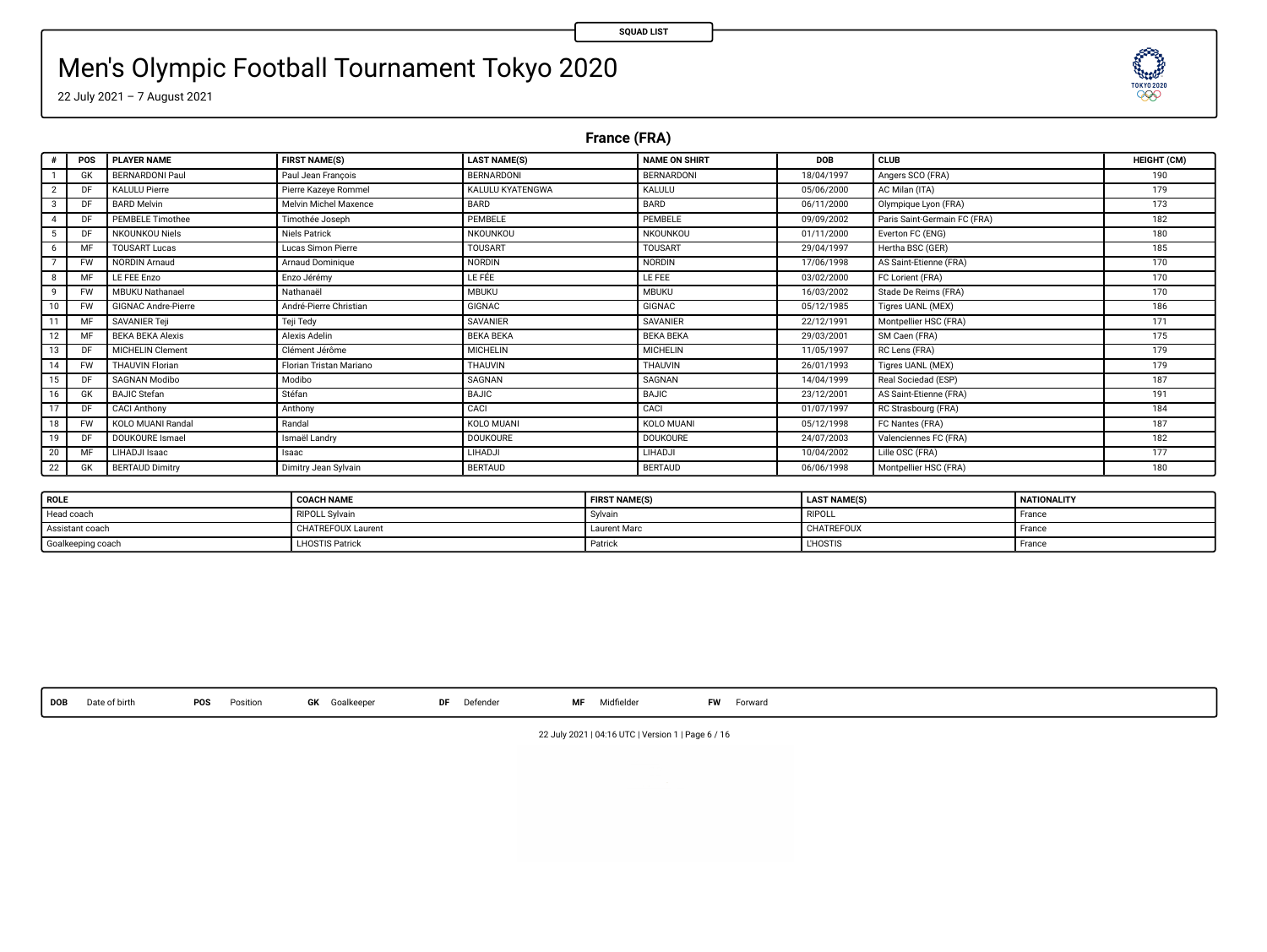# Men's Olympic Football Tournament Tokyo 2020

22 July 2021 – 7 August 2021

**Germany (GER)**

| $\theta$ | POS       | <b>PLAYER NAME</b>       | <b>FIRST NAME(S)</b>  | <b>LAST NAME(S)</b>  | <b>NAME ON SHIRT</b> | DOB        | CLUB                        | HEIGHT (CM) |
|----------|-----------|--------------------------|-----------------------|----------------------|----------------------|------------|-----------------------------|-------------|
|          | GK        | <b>MUELLER Florian</b>   | Florian Lorenz        | <b>MÜLLER</b>        | MÜLLER               | 13/11/1997 | VfB Stuttgart (GER)         | 190         |
|          | DF        | <b>HENRICHS Benjamin</b> | Benjamin Paa Kwesi    | <b>HENRICHS</b>      | <b>HENRICHS</b>      | 23/02/1997 | RB Leipzig (GER)            | 183         |
| 3        | DF        | RAUM David               | David                 | RAUM                 | RAUM                 | 22/04/1998 | TSG 1899 Hoffenheim (GER)   | 181         |
| 4        | DF        | <b>UDUOKHAI Felix</b>    | Felix Ohis            | <b>UDUOKHAI</b>      | UDUOKHAI             | 09/09/1997 | FC Augsburg (GER)           | 192         |
|          | DF        | <b>PIEPER Amos</b>       | Amos                  | PIEPER               | PIEPER               | 17/01/1998 | DSC Arminia Bielefeld (GER) | 192         |
| 6        | <b>FW</b> | <b>ACHE Ragnar</b>       | Ragnar Prince Friedel | <b>ACHE</b>          | ACHE                 | 28/07/1998 | Eintracht Frankfurt (GER)   | 183         |
|          | <b>FW</b> | <b>RICHTER Marco</b>     | Marco                 | <b>RICHTER</b>       | <b>RICHTER</b>       | 24/11/1997 | FC Augsburg (GER)           | 175         |
| 8        | MF        | ARNOLD Maximilian        | Maximilian            | ARNOLD               | ARNOLD               | 27/05/1994 | VfL Wolfsburg (GER)         | 184         |
| ۰        | <b>FW</b> | <b>TEUCHERT Cedric</b>   | Cedric                | <b>TEUCHERT</b>      | <b>TEUCHERT</b>      | 14/01/1997 | 1. FC Union Berlin (GER)    | 181         |
| 10       | <b>FW</b> | <b>KRUSE Max</b>         | Max Bennet            | <b>KRUSE</b>         | <b>KRUSE</b>         | 19/03/1988 | 1. FC Union Berlin (GER)    | 181         |
| 11       | MF        | AMIRI Nadiem             | Nadiem                | AMIRI                | AMIRI                | 27/10/1996 | Baver 04 Leverkusen (GER)   | 178         |
| 12       | <b>GK</b> | <b>BRODERSEN Svend</b>   | Svend Arvid Stanislaw | BRODERSEN            | BRODERSEN            | 22/03/1997 | Yokohama FC (JPN)           | 188         |
| 13       | MF        | <b>MAIER Arne</b>        | Arne Carl             | <b>MAIER</b>         | MAIER                | 08/01/1999 | Hertha BSC (GER)            | 186         |
| 14       | <b>FW</b> | JAKOBS Ismail            | Ismail Joshua         | <b>JAKOBS</b>        | <b>JAKOBS</b>        | 17/08/1999 | 1. FC Köln (GER)            | 185         |
| 15       | DF        | TORUNARIGHA Jordan       | Jordan                | <b>TORUNARIGHA</b>   | TORUNARIGHA          | 07/08/1997 | Hertha BSC (GER)            | 191         |
| 16       | DF        | SCHLOTTERBECK Keven      | Keyen Matteo          | <b>SCHLOTTERBECK</b> | <b>SCHLOTTERBECK</b> | 28/04/1997 | SC Freiburg (GER)           | 189         |
| 17       | MF        | <b>STACH Anton</b>       | Anton Levi            | <b>STACH</b>         | <b>STACH</b>         | 15/11/1998 | SpVgg Greuther Fürth (GER)  | 193         |
| 18       | MF        | <b>LOEWEN Eduard</b>     | Eduard                | LÖWEN                | LÖWEN                | 28/01/1997 | VfL Bochum (GER)            | 188         |
| 22       | <b>GK</b> | PLOGMANN Luca            | Luca Bastian          | PLOGMANN             | PLOGMANN             | 10/03/2000 | SV Werder Bremen (GER)      | 188         |

| ROLE              | <b>COACH NAME</b>      | <b>FIRST NAME(S)</b> | <b>LAST NAME(S)</b> | <b>NATIONALITY</b> |
|-------------------|------------------------|----------------------|---------------------|--------------------|
| Head coach        | <b>KUNTZ Stefan</b>    | Stefan               | <b>I KUNT2</b>      | Germany            |
| Assistant coach   | NIEDZKOWSKI Daniel     | Daniel               | NIEDZKOWSKI         | Germany            |
| Assistant coach   | DI SALVO Antonio       | Antonio              | DI SALVO            | Germany            |
| Goalkeeping coach | <b>THOMFORDE Klaus</b> | Klaus Hinrich        | THOMFORDE           | Germany            |

**DOB** Date of birth **POS** Position **GK** Goalkeeper **DF** Defender **MF** Midelder **FW** Forward

22 July 2021 | 04:16 UTC | Version 1 | Page 7 / 16

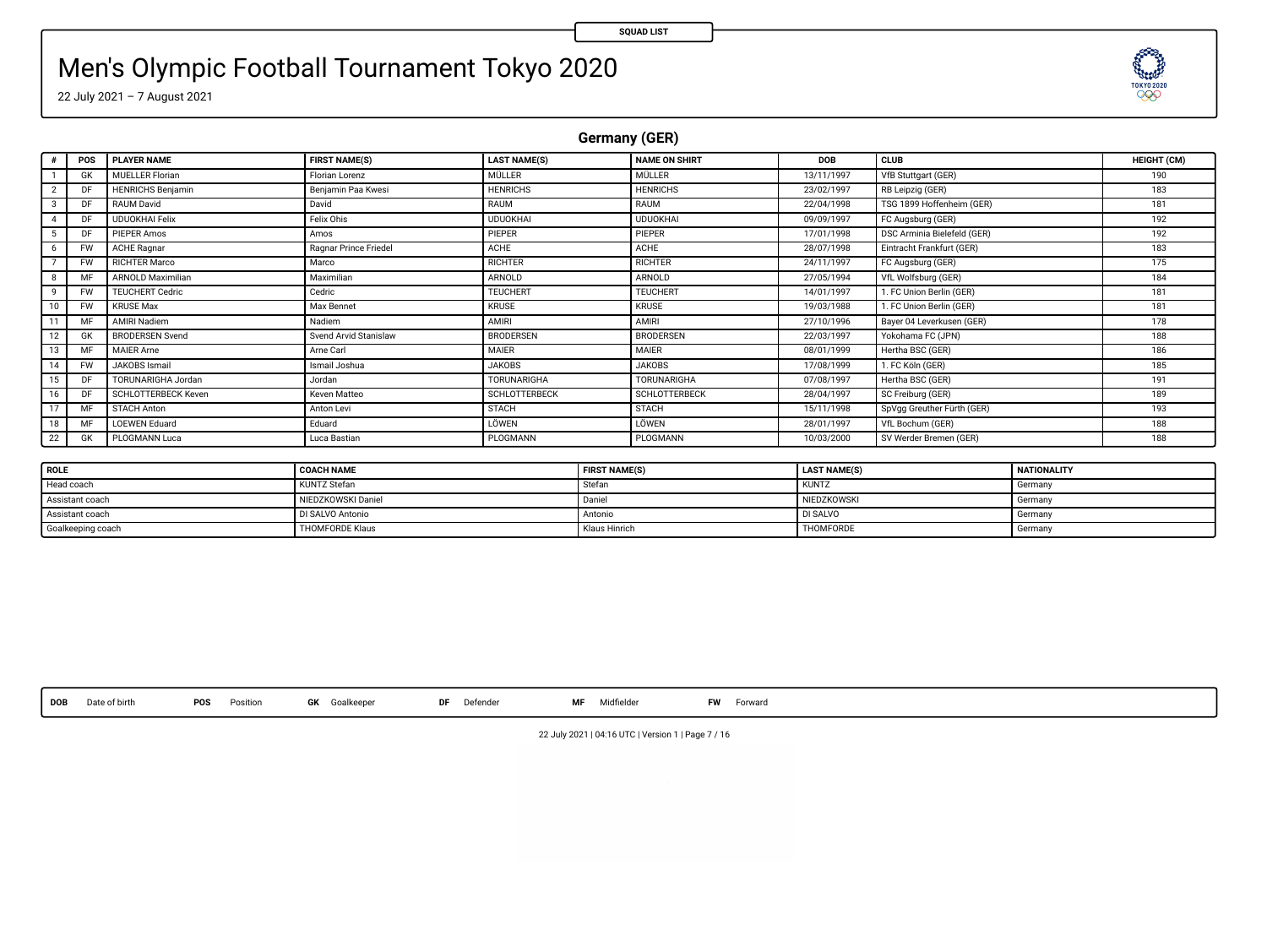# Men's Olympic Football Tournament Tokyo 2020

22 July 2021 – 7 August 2021

**Honduras (HON)**

| <b>GUITY BARRIOS</b><br><b>GUITY</b><br>CD Olimpia (HON)<br><b>GUITY Alex</b><br>Alex Naid<br>20/09/1997<br><b>GK</b><br>MALDONADO Denil<br>MALDONADO MUNGUIA<br><b>MALDONADO</b><br>CD Everton Viña Del Mar (CHI)<br>Denil Omar<br>26/05/1998<br>DF<br>$\overline{\mathbf{2}}$<br>Wesly Roberto<br>DECAS<br>DECAS<br>CD Motagua (HON)<br><b>DECAS Wesly</b><br>11/08/1999<br>DE.<br>3<br>MELENDEZ ROSALES<br>C. MELENDEZ<br><b>MELENDEZ Carlos</b><br>Carlos Eduardo<br>CD Vida (HON)<br>08/12/1997<br>DF<br>4<br>MELENDEZ SUAZO<br><b>MELENDEZ</b><br><b>MELENDEZ Cristopher</b><br>Cristopher Aaron<br>25/11/1997<br>DF<br>CD Motagua (HON)<br>5<br><b>NUNEZ</b><br>NUNEZ Jonathan<br>hihâ nedtenol.<br>NUÑEZ GARCIA<br>CD Motagua (HON)<br>MF<br>26/11/2001<br>6<br><b>REYES Jose</b><br>Jose Aleiandro<br><b>REYES CERNA</b><br><b>REYES</b><br>05/11/1997<br>RCD España (HON)<br>MF<br>RODRIGUEZ Edwin<br>Edwin Alexander<br>RODRIGUEZ CASTILLO<br><b>RODRIGUEZ</b><br>CD Olimpia (HON)<br>25/09/1999<br>8<br>MF<br><b>BENGUCHE Jorge</b><br><b>RENGLICHE RAMIREZ</b><br><b>BENGUCHE</b><br>Jorge Renan<br>Boavista FC (POR)<br>9<br><b>FW</b><br>21/05/1996<br><b>RIVAS Rigoberto</b><br>Rigoberto Manuel<br><b>RIVAS VINDEL</b><br><b>RIVAS</b><br>31/07/1998<br>Reggina (ITA)<br>10<br><b>FW</b><br><b>ELVIR</b><br><b>ELVIR Samuel</b><br>Samuel Ivan<br>ELVIR ZUNIGA<br>11<br>MF<br>25/04/2001<br>UPNEM (HON)<br>PERELLO Michael<br>Michael Alexandru<br>PERELLO<br>PERELLO LOPEZ<br>11/07/1998<br>12<br><b>GK</b><br>RCD España (HON)<br>MOYA Brayan<br>Primeiro De Agosto (ANG)<br>13<br><b>FW</b><br><b>VELASQUEZ MOYA</b><br>MOYA<br>19/10/1992<br>Bravan Josue<br>PINTO PAZ<br>PINTO<br>14<br>PINTO Jose<br>Jose Mario<br>27/09/1997<br>CD Olimpia (HON)<br><b>FW</b><br>PINEDA LOPEZ<br>CD Olimpia (HON)<br>15<br>PINEDA Carlos<br>Carlos Enrique<br>PINEDA<br>23/09/1997<br>MF<br><b>GARCÍA ROBLEDO</b><br><b>GARCIA Jose</b><br>Jose Antonio<br><b>GARCIA</b><br>21/09/1998<br>CD Olimpia (HON)<br>16<br>DF<br>PALMA OSEGUERA<br>PALMA<br>Luis Enrique<br>CD Vida (HON)<br>PALMA Luis<br>17/01/2000<br>17<br><b>FW</b><br>OBREGON Juan<br>OBREGON<br>18<br><b>FW</b><br>Juan Carlos<br><b>OBREGON OBREGON</b><br>Hartford Athletic (USA)<br>29/10/1997<br>19<br><b>MARTINEZ Douglas</b><br>Douglas Francisco<br>MARTINEZ JUAREZ<br><b>MARTINEZ</b><br>Real Salt Lake (USA)<br>FW<br>05/06/1997 | HEIGHT (CM) |
|-------------------------------------------------------------------------------------------------------------------------------------------------------------------------------------------------------------------------------------------------------------------------------------------------------------------------------------------------------------------------------------------------------------------------------------------------------------------------------------------------------------------------------------------------------------------------------------------------------------------------------------------------------------------------------------------------------------------------------------------------------------------------------------------------------------------------------------------------------------------------------------------------------------------------------------------------------------------------------------------------------------------------------------------------------------------------------------------------------------------------------------------------------------------------------------------------------------------------------------------------------------------------------------------------------------------------------------------------------------------------------------------------------------------------------------------------------------------------------------------------------------------------------------------------------------------------------------------------------------------------------------------------------------------------------------------------------------------------------------------------------------------------------------------------------------------------------------------------------------------------------------------------------------------------------------------------------------------------------------------------------------------------------------------------------------------------------------------------------------------------------------------------------------------------------------------------------------------------------------------------------------------------------------------------------------------------------------------------------------------------------------------------------------------|-------------|
|                                                                                                                                                                                                                                                                                                                                                                                                                                                                                                                                                                                                                                                                                                                                                                                                                                                                                                                                                                                                                                                                                                                                                                                                                                                                                                                                                                                                                                                                                                                                                                                                                                                                                                                                                                                                                                                                                                                                                                                                                                                                                                                                                                                                                                                                                                                                                                                                                   | 183         |
|                                                                                                                                                                                                                                                                                                                                                                                                                                                                                                                                                                                                                                                                                                                                                                                                                                                                                                                                                                                                                                                                                                                                                                                                                                                                                                                                                                                                                                                                                                                                                                                                                                                                                                                                                                                                                                                                                                                                                                                                                                                                                                                                                                                                                                                                                                                                                                                                                   | 183         |
|                                                                                                                                                                                                                                                                                                                                                                                                                                                                                                                                                                                                                                                                                                                                                                                                                                                                                                                                                                                                                                                                                                                                                                                                                                                                                                                                                                                                                                                                                                                                                                                                                                                                                                                                                                                                                                                                                                                                                                                                                                                                                                                                                                                                                                                                                                                                                                                                                   | 182         |
|                                                                                                                                                                                                                                                                                                                                                                                                                                                                                                                                                                                                                                                                                                                                                                                                                                                                                                                                                                                                                                                                                                                                                                                                                                                                                                                                                                                                                                                                                                                                                                                                                                                                                                                                                                                                                                                                                                                                                                                                                                                                                                                                                                                                                                                                                                                                                                                                                   | 187         |
|                                                                                                                                                                                                                                                                                                                                                                                                                                                                                                                                                                                                                                                                                                                                                                                                                                                                                                                                                                                                                                                                                                                                                                                                                                                                                                                                                                                                                                                                                                                                                                                                                                                                                                                                                                                                                                                                                                                                                                                                                                                                                                                                                                                                                                                                                                                                                                                                                   | 180         |
|                                                                                                                                                                                                                                                                                                                                                                                                                                                                                                                                                                                                                                                                                                                                                                                                                                                                                                                                                                                                                                                                                                                                                                                                                                                                                                                                                                                                                                                                                                                                                                                                                                                                                                                                                                                                                                                                                                                                                                                                                                                                                                                                                                                                                                                                                                                                                                                                                   | 178         |
|                                                                                                                                                                                                                                                                                                                                                                                                                                                                                                                                                                                                                                                                                                                                                                                                                                                                                                                                                                                                                                                                                                                                                                                                                                                                                                                                                                                                                                                                                                                                                                                                                                                                                                                                                                                                                                                                                                                                                                                                                                                                                                                                                                                                                                                                                                                                                                                                                   | 178         |
|                                                                                                                                                                                                                                                                                                                                                                                                                                                                                                                                                                                                                                                                                                                                                                                                                                                                                                                                                                                                                                                                                                                                                                                                                                                                                                                                                                                                                                                                                                                                                                                                                                                                                                                                                                                                                                                                                                                                                                                                                                                                                                                                                                                                                                                                                                                                                                                                                   | 170         |
|                                                                                                                                                                                                                                                                                                                                                                                                                                                                                                                                                                                                                                                                                                                                                                                                                                                                                                                                                                                                                                                                                                                                                                                                                                                                                                                                                                                                                                                                                                                                                                                                                                                                                                                                                                                                                                                                                                                                                                                                                                                                                                                                                                                                                                                                                                                                                                                                                   | 188         |
|                                                                                                                                                                                                                                                                                                                                                                                                                                                                                                                                                                                                                                                                                                                                                                                                                                                                                                                                                                                                                                                                                                                                                                                                                                                                                                                                                                                                                                                                                                                                                                                                                                                                                                                                                                                                                                                                                                                                                                                                                                                                                                                                                                                                                                                                                                                                                                                                                   | 178         |
|                                                                                                                                                                                                                                                                                                                                                                                                                                                                                                                                                                                                                                                                                                                                                                                                                                                                                                                                                                                                                                                                                                                                                                                                                                                                                                                                                                                                                                                                                                                                                                                                                                                                                                                                                                                                                                                                                                                                                                                                                                                                                                                                                                                                                                                                                                                                                                                                                   | 173         |
|                                                                                                                                                                                                                                                                                                                                                                                                                                                                                                                                                                                                                                                                                                                                                                                                                                                                                                                                                                                                                                                                                                                                                                                                                                                                                                                                                                                                                                                                                                                                                                                                                                                                                                                                                                                                                                                                                                                                                                                                                                                                                                                                                                                                                                                                                                                                                                                                                   | 178         |
|                                                                                                                                                                                                                                                                                                                                                                                                                                                                                                                                                                                                                                                                                                                                                                                                                                                                                                                                                                                                                                                                                                                                                                                                                                                                                                                                                                                                                                                                                                                                                                                                                                                                                                                                                                                                                                                                                                                                                                                                                                                                                                                                                                                                                                                                                                                                                                                                                   | 173         |
|                                                                                                                                                                                                                                                                                                                                                                                                                                                                                                                                                                                                                                                                                                                                                                                                                                                                                                                                                                                                                                                                                                                                                                                                                                                                                                                                                                                                                                                                                                                                                                                                                                                                                                                                                                                                                                                                                                                                                                                                                                                                                                                                                                                                                                                                                                                                                                                                                   | 172         |
|                                                                                                                                                                                                                                                                                                                                                                                                                                                                                                                                                                                                                                                                                                                                                                                                                                                                                                                                                                                                                                                                                                                                                                                                                                                                                                                                                                                                                                                                                                                                                                                                                                                                                                                                                                                                                                                                                                                                                                                                                                                                                                                                                                                                                                                                                                                                                                                                                   | 173         |
|                                                                                                                                                                                                                                                                                                                                                                                                                                                                                                                                                                                                                                                                                                                                                                                                                                                                                                                                                                                                                                                                                                                                                                                                                                                                                                                                                                                                                                                                                                                                                                                                                                                                                                                                                                                                                                                                                                                                                                                                                                                                                                                                                                                                                                                                                                                                                                                                                   | 184         |
|                                                                                                                                                                                                                                                                                                                                                                                                                                                                                                                                                                                                                                                                                                                                                                                                                                                                                                                                                                                                                                                                                                                                                                                                                                                                                                                                                                                                                                                                                                                                                                                                                                                                                                                                                                                                                                                                                                                                                                                                                                                                                                                                                                                                                                                                                                                                                                                                                   | 178         |
|                                                                                                                                                                                                                                                                                                                                                                                                                                                                                                                                                                                                                                                                                                                                                                                                                                                                                                                                                                                                                                                                                                                                                                                                                                                                                                                                                                                                                                                                                                                                                                                                                                                                                                                                                                                                                                                                                                                                                                                                                                                                                                                                                                                                                                                                                                                                                                                                                   | 175         |
|                                                                                                                                                                                                                                                                                                                                                                                                                                                                                                                                                                                                                                                                                                                                                                                                                                                                                                                                                                                                                                                                                                                                                                                                                                                                                                                                                                                                                                                                                                                                                                                                                                                                                                                                                                                                                                                                                                                                                                                                                                                                                                                                                                                                                                                                                                                                                                                                                   | 183         |
| 20<br>ALVAREZ Jorge<br><b>ALVAREZ</b><br>CD Olimpia (HON)<br>Jorge Daniel<br>ALVAREZ RODAS<br>28/01/1998<br>MF                                                                                                                                                                                                                                                                                                                                                                                                                                                                                                                                                                                                                                                                                                                                                                                                                                                                                                                                                                                                                                                                                                                                                                                                                                                                                                                                                                                                                                                                                                                                                                                                                                                                                                                                                                                                                                                                                                                                                                                                                                                                                                                                                                                                                                                                                                    | 172         |
| <b>OLIVA CASILDO</b><br>OLIVA<br><b>OLIVA Elvin</b><br>Elvin<br>24/10/1997<br>CD Olimpia (HON)<br>21<br>DF                                                                                                                                                                                                                                                                                                                                                                                                                                                                                                                                                                                                                                                                                                                                                                                                                                                                                                                                                                                                                                                                                                                                                                                                                                                                                                                                                                                                                                                                                                                                                                                                                                                                                                                                                                                                                                                                                                                                                                                                                                                                                                                                                                                                                                                                                                        | 187         |
| RAMOS PAZ<br>22<br>RAMOS Bryan<br><b>Bryan Andres</b><br>RAMOS<br>08/08/2001<br>RCD España (HON)<br><b>GK</b>                                                                                                                                                                                                                                                                                                                                                                                                                                                                                                                                                                                                                                                                                                                                                                                                                                                                                                                                                                                                                                                                                                                                                                                                                                                                                                                                                                                                                                                                                                                                                                                                                                                                                                                                                                                                                                                                                                                                                                                                                                                                                                                                                                                                                                                                                                     | 183         |

| <b>ROLE</b>       | <b>COACH NAME</b> | <b>FIRST NAME(S)</b> | <b>LAST NAME(S)</b>  | <b>NATIONALITY</b> |
|-------------------|-------------------|----------------------|----------------------|--------------------|
| Head coach        | FALERO Miquel     | Migue.               | <b>FALERO CORREA</b> | Urugua             |
| Goalkeeping coach | REYES Josue       | Josue Amaldo         | <b>REYES CUELLAR</b> | · Honduras         |

**DOB** Date of birth **POS** Position **GK** Goalkeeper **DF** Defender **MF** Midelder **FW** Forward

**TESTORY** 

22 July 2021 | 04:16 UTC | Version 1 | Page 8 / 16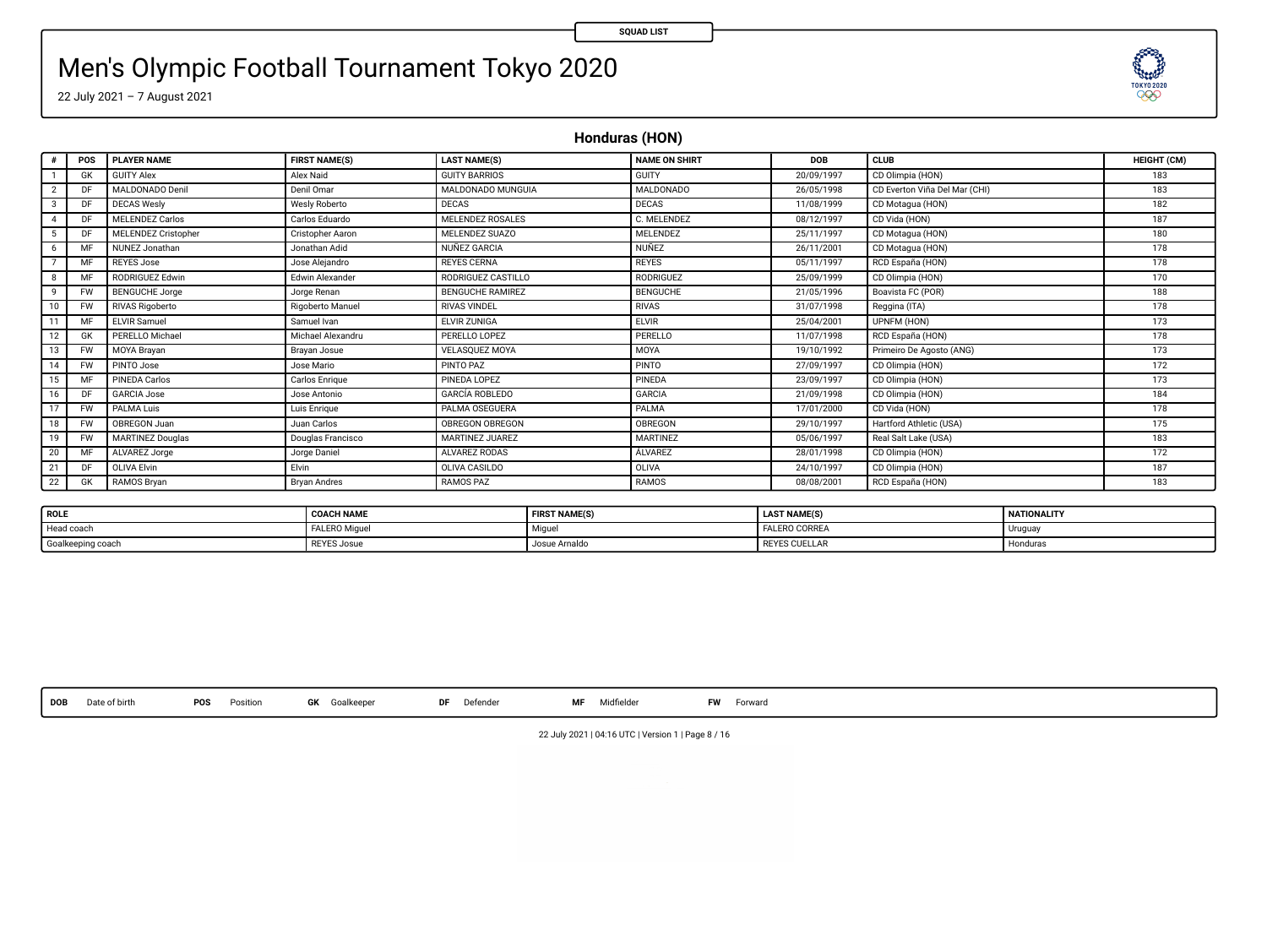**ELECTRIC** 

# Men's Olympic Football Tournament Tokyo 2020

22 July 2021 – 7 August 2021

**Japan (JPN)**

| ٠                       | POS       | <b>PLAYER NAME</b>       | <b>FIRST NAME(S)</b> | <b>LAST NAME(S)</b> | <b>NAME ON SHIRT</b> | <b>DOB</b> | <b>CLUB</b>               | HEIGHT (CM) |
|-------------------------|-----------|--------------------------|----------------------|---------------------|----------------------|------------|---------------------------|-------------|
|                         | GK        | <b>OSAKO Keisuke</b>     | Keisuke              | <b>OSAKO</b>        | OSAKO                | 28/07/1999 | Sanfrecce Hiroshima (JPN) | 187         |
| $\overline{\mathbf{2}}$ | <b>DE</b> | SAKAI Hiroki             | Hiroki               | SAKAL               | SAKAI                | 12/04/1990 | Urawa Reds (JPN)          | 183         |
| 3                       | DE.       | NAKAYAMA Yuta            | Yuta                 | NAKAYAMA            | NAKAYAMA             | 16/02/1997 | PEC Zwolle (NED)          | 181         |
| 4                       | DF        | <b>ITAKURA Kou</b>       | Kou                  | <b>ITAKURA</b>      | <b>ITAKURA</b>       | 27/01/1997 | Manchester City FC (ENG)  | 186         |
| 5                       | DF        | YOSHIDA Maya             | Maya                 | YOSHIDA             | <b>YOSHIDA</b>       | 24/08/1988 | UC Sampdoria (ITA)        | 189         |
| 6                       | MF        | <b>ENDO Wataru</b>       | Wataru               | <b>ENDO</b>         | <b>ENDO</b>          | 09/02/1993 | VfB Stuttgart (GER)       | 178         |
|                         | <b>MF</b> | KUBO Takefusa            | Takefusa             | <b>KUBO</b>         | <b>KUBO</b>          | 04/06/2001 | Real Madrid CF (ESP)      | 173         |
| 8                       | MF        | MIYOSHI Koji             | Koji                 | MIYOSHI             | MIYOSHI              | 26/03/1997 | Royal Antwerp FC (BEL)    | 167         |
| 9                       | <b>FW</b> | <b>MAEDA</b> Daizen      | Daizen               | MAEDA               | MAEDA                | 20/10/1997 | Yokohama F. Marinos (JPN) | 173         |
| 10                      | <b>MF</b> | <b>DOAN Ritsu</b>        | Ritsu                | <b>DOAN</b>         | <b>DOAN</b>          | 16/06/1998 | PSV Eindhoven (NED)       | 172         |
| 11                      | MF        | MITOMA Kaoru             | Kaoru                | <b>MITOMA</b>       | <b>MITOMA</b>        | 20/05/1997 | Kawasaki Frontale (JPN)   | 178         |
| 12                      | GK        | <b>TANI Kosei</b>        | Kosei                | TANI                | TANI                 | 22/11/2000 | Shonan Bellmare (JPN)     | 190         |
| 13                      | DF        | <b>HATATE Reo</b>        | Reo                  | <b>HATATE</b>       | <b>HATATE</b>        | 21/11/1997 | Kawasaki Frontale (JPN)   | 171         |
| 14                      | DF        | <b>TOMIYASU Takehiro</b> | Takehiro             | TOMIYASU            | TOMIYASU             | 05/11/1998 | Bologna FC (ITA)          | 187         |
| 15                      | DF        | <b>HASHIOKA Daiki</b>    | Daiki                | <b>HASHIOKA</b>     | <b>HASHIOKA</b>      | 17/05/1999 | Sint-Truiden VV (BEL)     | 182         |
| 16                      | MF        | SOMA Yuki                | Yuki                 | SOMA                | SOMA                 | 25/02/1997 | Nagoya Grampus (JPN)      | 166         |
| 17                      | MF        | TANAKA Ao                | Ao                   | TANAKA              | <b>TANAKA</b>        | 10/09/1998 | Fortuna Düsseldorf (GER)  | 180         |
| 18                      | <b>FW</b> | <b>UEDA</b> Ayase        | Ayase                | <b>UEDA</b>         | <b>UEDA</b>          | 28/08/1998 | Kashima Antlers (JPN)     | 182         |
| 19                      | <b>FW</b> | <b>HAYASHI Daichi</b>    | Daichi               | HAYASHI             | <b>HAYASHI</b>       | 23/05/1997 | Sagan Tosu (JPN)          | 178         |
| 20                      | DF        | MACHIDA Koki             | Koki                 | MACHIDA             | MACHIDA              | 25/08/1997 | Kashima Antlers (JPN)     | 190         |
| 21                      | DF        | SEKO Avumu               | Ayumu                | <b>SEKO</b>         | <b>SEKO</b>          | 07/06/2000 | Cerezo Osaka (JPN)        | 183         |
| 22                      | GK        | SUZUKI Zion              | Zion                 | <b>SUZUKI</b>       | <b>SUZUKI</b>        | 21/08/2002 | Urawa Reds (JPN)          | 189         |
|                         |           |                          |                      |                     |                      |            |                           |             |

| ROLE              | <b>COACH NAME</b>      | <b>FIRST NAME(S)</b> | <b>LAST NAME(S)</b> | <b>NATIONALITY</b> |
|-------------------|------------------------|----------------------|---------------------|--------------------|
| Head coach        | <b>MORIYASU Hailme</b> | Haiime               | <b>MORIYASU</b>     | Japan              |
| Assistant coach   | MATSUMOTO Rvoichi      | Ryoichi              | <b>MATSUMOTO</b>    | . Japan            |
| Assistant coach   | KURIHARA Katsushi      | Katsushi             | KURIHARA            | Japan              |
| Assistant coach   | YOKOUCHI Akinobu       | Akinobu              | YOKOUCHI            | Japan              |
| Goalkeeping coach | KAWAGUCHI Yoshikatsu   | Yoshikatsu           | KAWAGUCHI           | Japan              |

**DOB** Date of birth **POS** Position **GK** Goalkeeper **DF** Defender **MF** Midelder **FW** Forward

22 July 2021 | 04:16 UTC | Version 1 | Page 9 / 16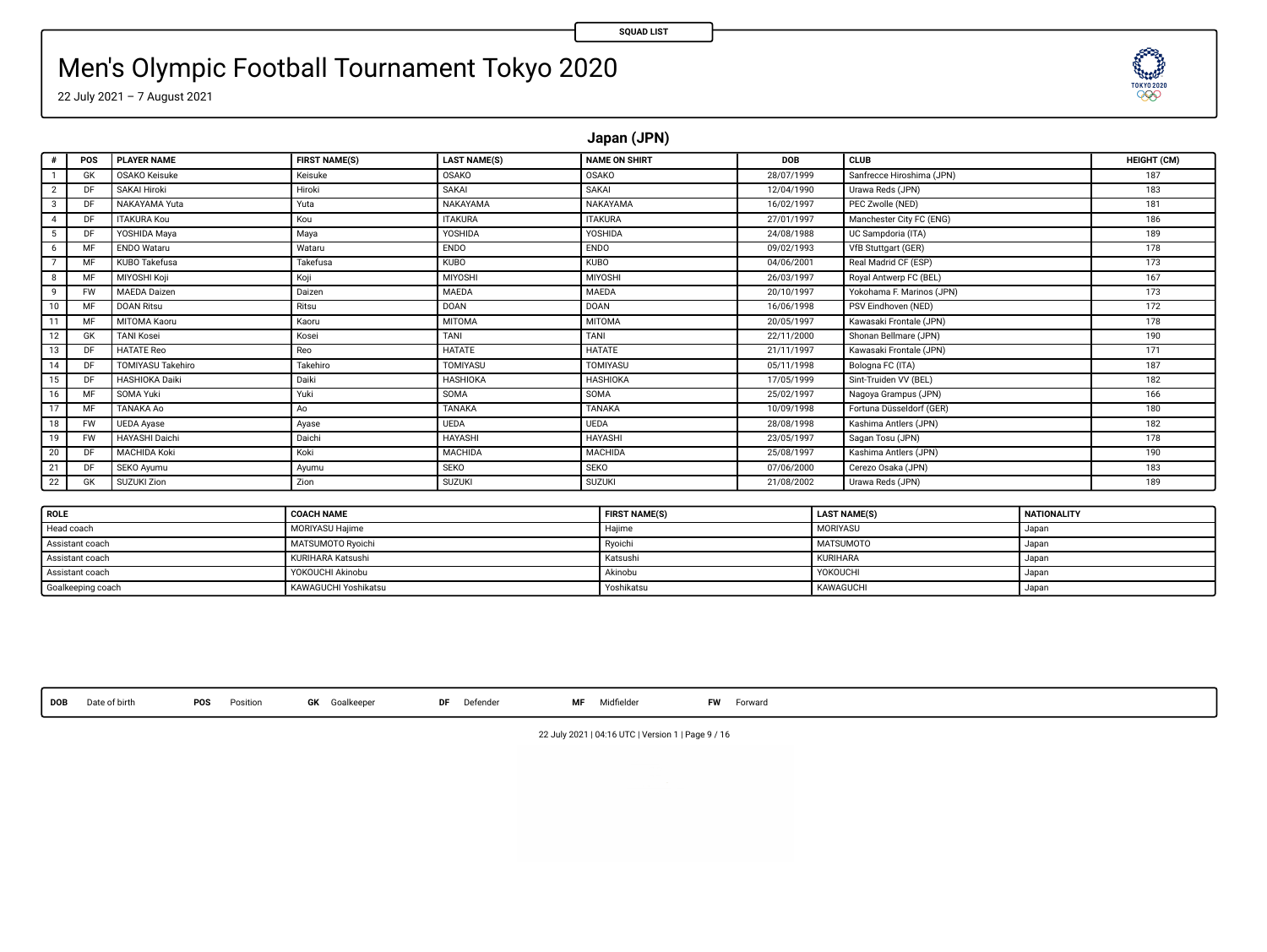# Men's Olympic Football Tournament Tokyo 2020

22 July 2021 – 7 August 2021

**Korea Republic (KOR)**

|    | POS       | <b>PLAYER NAME</b>    | <b>FIRST NAME(S)</b> | <b>LAST NAME(S)</b> | <b>NAME ON SHIRT</b> | DOB        | CLUB                             | HEIGHT (CM) |
|----|-----------|-----------------------|----------------------|---------------------|----------------------|------------|----------------------------------|-------------|
|    | GK        | SONG Bumkeun          | Bumkeun              | SONG                | <b>B K SONG</b>      | 15/10/1997 | Jeonbuk Hyundai FC (KOR)         | 196         |
|    | DF        | LEE Youhyeon          | Youhveon             | LEE                 | YHLEE                | 08/02/1997 | Jeonbuk Hyundai FC (KOR)         | 179         |
|    | DF        | KIM Jaewoo            | Jaewoo               | KIM                 | J W KIM              | 06/02/1998 | Daegu FC (KOR)                   | 190         |
|    | DE        | PARK Jisu             | Jisu                 | PARK                | <b>J S PARK</b>      | 13/06/1994 | Gimcheon Sangmu FC (KOR)         | 187         |
|    | DF        | <b>JEONG Taewook</b>  | Taewook              | <b>JEONG</b>        | <b>TW JEONG</b>      | 16/05/1997 | Daegu FC (KOR)                   | 194         |
| 6  | м         | JEONG Seungwon        | Seungwon             | <b>JEONG</b>        | S W JEONG            | 27/02/1997 | Daegu FC (KOR)                   | 173         |
|    | MF        | KWON Changhoon        | Changhoon            | <b>KWON</b>         | <b>CH KWON</b>       | 30/06/1994 | Suwon Samsung Bluewings FC (KOR) | 174         |
|    | MF        | <b>LEE Kangin</b>     | Kangin               | LEE                 | KILEE                | 19/02/2001 | Valencia CF (ESP)                | 173         |
|    | <b>FW</b> | SONG Minkyu           | Minkyu               | SONG                | M K SONG             | 12/09/1999 | Pohang Steelers FC (KOR)         | 179         |
| 10 | MF        | <b>LEE Dongqyeong</b> | Donggyeong           | LEE                 | <b>D G LEE</b>       | 20/09/1997 | Ulsan Hyundai FC (KOR)           | 175         |
| 11 | <b>FW</b> | <b>LEE Dongjun</b>    | Dongjun              | LEE                 | <b>DJLEE</b>         | 01/02/1997 | Ulsan Hyundai FC (KOR)           | 173         |
| 12 | DF        | SEOL Youngwoo         | Youngwoo             | SEOL                | Y W SEOL             | 05/12/1998 | Ulsan Hyundai FC (KOR)           | 180         |
| 13 | DF        | KIM Jinya             | Jinya                | KIM                 | <b>JYKIM</b>         | 30/06/1998 | FC Seoul (KOR)                   | 177         |
| 14 | MF        | KIM Donghyun          | Donghyun             | KIM                 | <b>DHKIM</b>         | 11/06/1997 | Gangwon FC (KOR)                 | 182         |
| 15 | MF        | <b>WON Dujae</b>      | Dujae                | WON                 | D J WON              | 18/11/1997 | Ulsan Hyundai FC (KOR)           | 187         |
| 16 | <b>FW</b> | <b>HWANG Uijo</b>     | Ui Jo                | <b>HWANG</b>        | <b>U J HWANG</b>     | 28/08/1992 | FC Girondins Bordeaux (FRA)      | 184         |
| 17 | <b>FW</b> | UM Wonsang            | Wonsang              | UM                  | W S UM               | 06/01/1999 | Gwangju FC (KOR)                 | 171         |
| 18 | GK        | AHN Joonsoo           | Joonsoo              | AHN                 | <b>J S AHN</b>       | 28/01/1998 | Busan IPark FC (KOR)             | 188         |
| 19 | DF        | <b>KANG Yoonseong</b> | Yoonseona            | KANG                | Y S KANG             | 01/07/1997 | Jeju United FC (KOR)             | 172         |
| 20 | DE        | LEE Sangmin           | Sangmin              | LEE                 | S M LEE              | 01/01/1998 | Seoul E-Land FC (KOR)            | 188         |
| 21 | MF        | KIM Jingyu            | Jingyu               | KIM                 | <b>J G KIM</b>       | 24/02/1997 | Busan IPark FC (KOR)             | 177         |
| 22 | GK        | AN Changi             | Changi               | AN                  | CGAN                 | 06/04/1998 | Suwon Samsung Bluewings FC (KOR) | 187         |

| <b>ROLE</b>       | <b>COACH NAME</b>  | <b>FIRST NAME(S)</b> | <b>LAST NAME(S)</b> | <b>NATIONALITY</b> |
|-------------------|--------------------|----------------------|---------------------|--------------------|
| Head coach        | KIM Hagbum         | Hag Bum              |                     | Korea Republic     |
| Assistant coach   | LEE Changhyun      | Changhyun            |                     | Korea Republic     |
| Assistant coach   | <b>KIM Euniung</b> | Eun Jung             |                     | Korea Republic     |
| Goalkeeping coach | CHA Sangkwang      | Sang Kwang           | CHA                 | Korea Republic     |

**DOB** Date of birth **POS** Position **GK** Goalkeeper **DF** Defender **MF** Midelder **FW** Forward

22 July 2021 | 04:16 UTC | Version 1 | Page 10 / 16

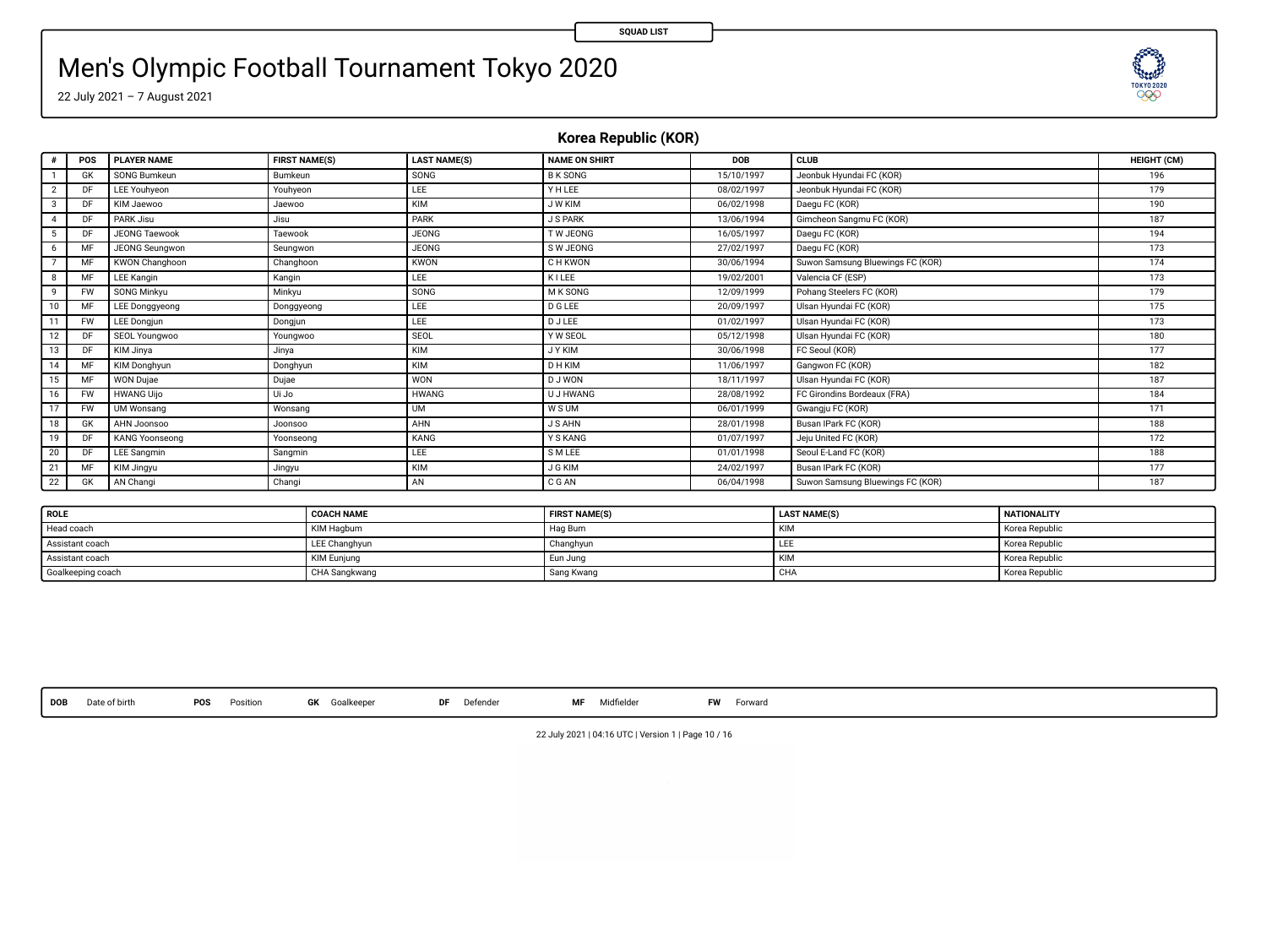TOKYO 2020 999

# Men's Olympic Football Tournament Tokyo 2020

22 July 2021 – 7 August 2021

**Mexico (MEX)**

|               | POS       | <b>PLAYER NAME</b>      | <b>FIRST NAME(S)</b>  | <b>LAST NAME(S)</b>      | <b>NAME ON SHIRT</b> | <b>DOB</b> | CLUB                     | HEIGHT (CM) |
|---------------|-----------|-------------------------|-----------------------|--------------------------|----------------------|------------|--------------------------|-------------|
|               | GK        | <b>MALAGON Luis</b>     | Luis Ángel            | MALAGÓN VELÁZOUEZ        | L. MALAGÓN           | 02/03/1997 | Club Necaxa (MEX)        | 180         |
|               |           | SANCHEZ Jorge           | Jorge Eduardo         | SÁNCHEZ RAMOS            | J. SÁNCHEZ           | 10/12/1997 | Club América (MEX)       | 170         |
| $\mathcal{R}$ | DF        | <b>MONTES Cesar</b>     | César Jasib           | MONTES CASTRO            | C. MONTES            | 24/02/1997 | CF Monterrey (MEX)       | 191         |
|               | DF        | ANGULO Jesus            | Jesus Alberto         | ANGULO URIARTE           | J. ANGULO            | 30/01/1998 | CF Atlas (MEX)           | 178         |
|               |           | VASOUEZ Johan           | Johan Felipe          | <b>VÁSOUEZ IBARRA</b>    | J. VÁSOUEZ           | 22/10/1998 | Pumas UNAM (MEX)         | 182         |
| 6             | DE        | LORONA Vladimir         | Vladimir Eduardo      | LOROÑA AGUILAR           | V. LOROÑA            | 16/11/1998 | Club Tijuana (MEX)       | 180         |
|               |           | <b>ROMO Luis</b>        | Luis Francisco        | ROMO BARRÓN              | L. ROMO              | 05/06/1995 | Cruz Azul (MEX)          | 180         |
| 8             | MF        | <b>RODRIGUEZ Carlos</b> | Carlos Alberto        | RODRÍGUEZ GÓMEZ          | C. RODRÍGUEZ         | 03/01/1997 | CF Monterrey (MEX)       | 170         |
| $\circ$       | <b>FW</b> | <b>MARTIN Henry</b>     | Henry Josué           | <b>MARTÍN MFX</b>        | H. MARTÍN            | 18/11/1992 | Club América (MEX)       | 180         |
|               | <b>FW</b> | <b>LAINEZ Diego</b>     | Diego                 | <b>LAINEZ LEYVA</b>      | <b>D. LAINEZ</b>     | 09/06/2000 | Real Betis (ESP)         | 168         |
|               | <b>FW</b> | <b>VEGA Alexis</b>      | <b>Ernesto Alexis</b> | <b>VEGA ROJAS</b>        | A. VEGA              | 25/11/1997 | CD Guadalajara (MEX)     | 175         |
|               | DE        | <b>MORA Adrian</b>      | Adrián                | MORA BARRAZA             | A. MORA              | 15/08/1997 | CF Monterrey (MEX)       | 185         |
|               | GK        | OCHOA Guillermo         | Francisco Guillermo   | <b>OCHOA MAGAÑA</b>      | G. OCHOA             | 13/07/1985 | Club América (MEX)       | 185         |
| 14            | MF        | <b>AGUIRRE Erick</b>    | Erick Germain         | AGUIRRE TAFOLLA          | E. AGUIRRE           | 23/02/1997 | CF Pachuca (MEX)         | 171         |
|               | <b>FW</b> | <b>ANTUNA Uriel</b>     | Carlos Uriel          | ANTUNA ROMERO            | U. ANTUNA            | 21/08/1997 | CD Guadalajara (MEX)     | 167         |
|               | MF        | <b>ESOUIVEL Joaquin</b> | José Joaquin          | <b>ESQUIVEL MARTÍNEZ</b> | J. ESOUIVEL          | 07/01/1998 | FC Juárez (MEX)          | 173         |
|               | MF        | CORDOVA Sebastian       | Francisco Sebastian   | CORDOVA REYES            | S. CÓRDOVA           | 12/06/1997 | Club América (MEX)       | 173         |
| 18            | <b>FW</b> | <b>AGUIRRE Eduardo</b>  | Eduardo Daniel        | <b>AGUIRRE LARA</b>      | EDUARDO A.           | 03/08/1998 | Club Santos Laguna (MEX) | 176         |
| 19            | <b>FW</b> | ANGULO Ricardo          | Jesús Ricardo         | ANGULO URIARTE           | R. ANGULO            | 20/02/1997 | CD Guadalajara (MEX)     | 170         |
| 20            | MF        | <b>REITRAN Fernando</b> | Fernando              | BELTRÁN CRUZ             | F. BELTRÁN           | 08/05/1998 | CD Guadalajara (MEX)     | 165         |
| $2^{\circ}$   | <b>FW</b> | ALVARADO Roberto        | Roberto Carlos        | ALVARADO HERNÁNDEZ       | R. ALVARADO          | 07/09/1998 | Cruz Azul (MEX)          | 176         |
| 22            | GK        | JURADO Sebastian        | Sebastián             | JURADO ROCA              | S. JURADO            | 28/09/1997 | Cruz Azul (MEX)          | 188         |

| <b>ROLE</b>       | <b>COACH NAME</b>     | <b>FIRST NAME(S)</b> | <b>LAST NAME(S)</b> | <b>NATIONALITY</b> |
|-------------------|-----------------------|----------------------|---------------------|--------------------|
| Head coach        | LOZANO Jaime          | Jaime Arturo         | LOZANO ESPÍN        | Mexico             |
| Assistant coach   | <b>FUENTES Miquel</b> | Miquel De Jesús      | <b>FUENTES RAZO</b> | Mexico             |
| Assistant coach   | NISHIMURA Ryota       | I Ryota              | <b>NISHIMURA</b>    | ı Japan            |
| Goalkeeping coach | ARREDONDO Aleiandro   | Aleiandro            | ARREDONDO HERRERA   | Mexico             |

**DOB** Date of birth **POS** Position **GK** Goalkeeper **DF** Defender **MF** Midelder **FW** Forward

22 July 2021 | 04:16 UTC | Version 1 | Page 11 / 16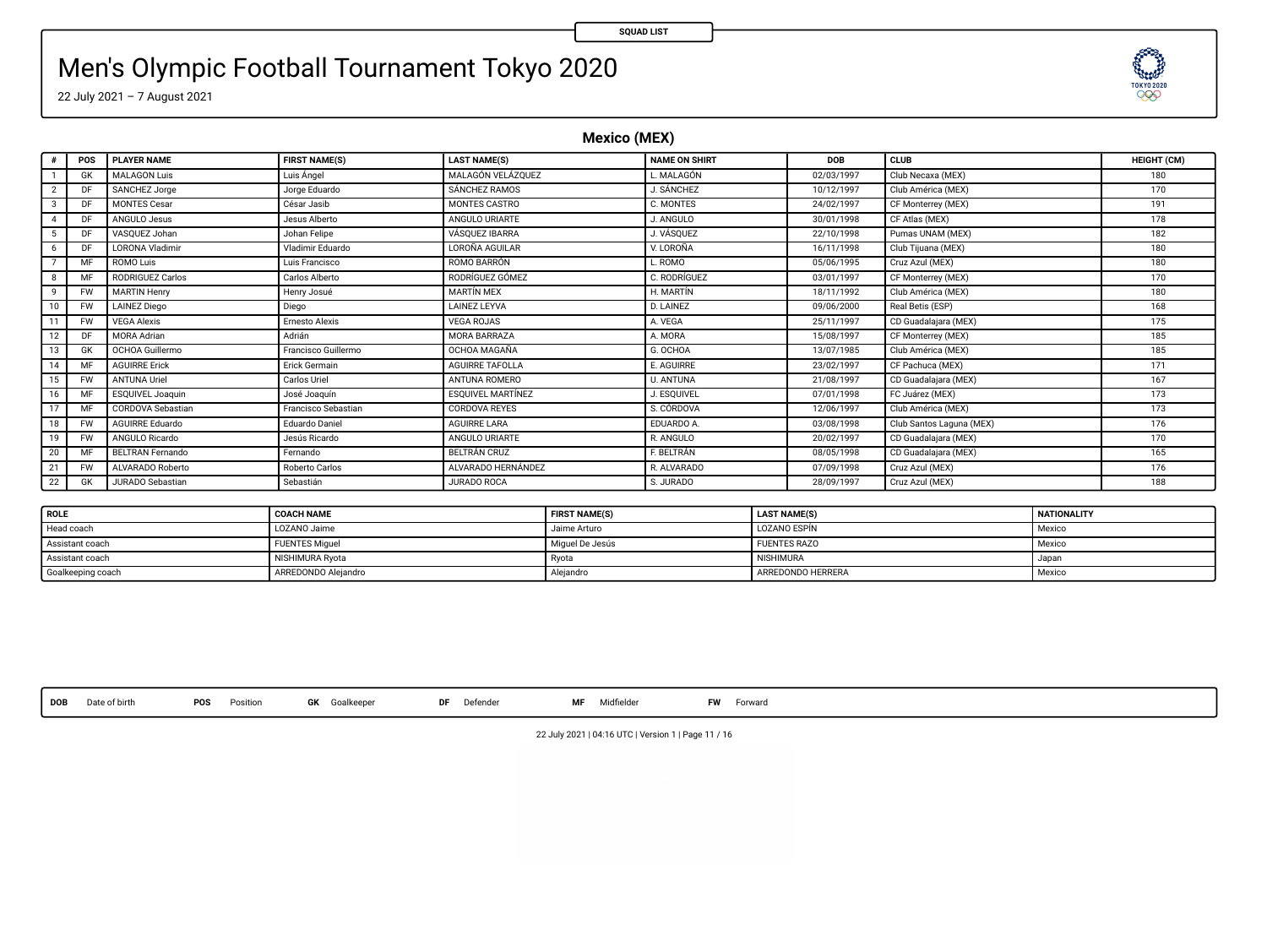# Men's Olympic Football Tournament Tokyo 2020

22 July 2021 – 7 August 2021

**New Zealand (NZL)**

|               | POS       | <b>PLAYER NAME</b>      | <b>FIRST NAME(S)</b>  | <b>LAST NAME(S)</b> | <b>NAME ON SHIRT</b> | DOB        | CLUB                            | HEIGHT (CM) |
|---------------|-----------|-------------------------|-----------------------|---------------------|----------------------|------------|---------------------------------|-------------|
|               | GK        | <b>WOUD Michael</b>     | Michael Cornelis      | WOUD                | WOUD                 | 16/01/1999 | Almere City FC (NED)            | 196         |
| 2             | DF        | <b>REID Winston</b>     | <b>Winston Wiremu</b> | REID                | <b>REID</b>          | 03/07/1988 | Brentford FC (ENG)              | 191         |
| $\mathcal{R}$ | DF        | <b>CACACE Liberato</b>  | Liberato Gianpaolo    | CACACE              | CACACE               | 27/09/2000 | Sint-Truiden VV (BEL)           | 170         |
|               | DE        | PLINAKER Nando          | Nando Zen             | PIJNAKER            | PIJNAKER             | 25/02/1999 | Rio Ave FC (POR)                | 191         |
|               |           | <b>BOXALL Michael</b>   | Michael Joseph        | <b>BOXALL</b>       | <b>BOXALL</b>        | 18/08/1988 | Minnesota United FC (USA)       | 188         |
| 6             | MF        | LEWIS Clayton           | Clayton Rhys          | LEWIS               | LEWIS                | 12/02/1997 | Wellington Phoenix FC (NZL)     | 173         |
|               | <b>FW</b> | <b>JUST Elijah</b>      | Elijah Henry          | <b>JUST</b>         | <b>JUST</b>          | 01/05/2000 | FC Helsingor (DEN)              | 174         |
| $\mathbf{R}$  | MF        | <b>BELL Joe</b>         | Joe Zen Robert        | BELL                | BELL                 | 27/04/1999 | Viking Stavanger (NOR)          | 182         |
| $\circ$       | <b>FW</b> | WOOD Chris              | Christopher Grant     | WOOD                | <b>WOOD</b>          | 07/12/1991 | Burnley FC (ENG)                | 191         |
|               | MF        | STAMENIC Marko          | Marko Seufatu Nikola  | <b>STAMENIC</b>     | <b>STAMENIC</b>      | 19/02/2002 | FC Kobenhavn (DEN)              | 188         |
| 11            | <b>FW</b> | <b>CHAMPNESS Joe</b>    | Joesph William        | <b>CHAMPNESS</b>    | CHAMPNESS            | 27/04/1997 | Brisbane Roar FC (AUS)          | 175         |
|               | <b>FW</b> | McCOWATT Callum         | Callum William        | <b>MCCOWATT</b>     | <b>MCCOWATT</b>      | 30/04/1999 | FC Helsingor (DEN)              | 179         |
| 13            | GK        | <b>SEARLE Jamie</b>     | Jamie Spencer         | SEARLE              | <b>SEARLE</b>        | 25/11/2000 | Swansea City AFC (WAL)          | 191         |
| 14            | DF        | STANGER George          | George William        | <b>STANGER</b>      | <b>STANGER</b>       | 15/08/2000 | Hamilton Academical FC (SCO)    | 190         |
| 15            | DF        | <b>INGHAM Dane</b>      | Dane James            | <b>INGHAM</b>       | <b>INGHAM</b>        | 08/06/1999 | Newcastle United Jets FC (AUS)  | 186         |
| 16            | MF        | <b>STENSNESS Gianni</b> | Gianni Ryan           | <b>STENSNESS</b>    | <b>STENSNESS</b>     | 07/02/1999 | Central Coast Mariners FC (AUS) | 185         |
|               | DF        | ELLIOT Callan           | Callan Rennie         | ELLIOT              | ELLIOT               | 07/07/1999 | AO Xanthi FC (GRE)              | 177         |
| 18            | <b>FW</b> | <b>WAINE Ben</b>        | Benjamin Peter        | WAINE               | WAINE                | 11/06/2001 | Wellington Phoenix FC (NZL)     | 179         |
| 19            | <b>FW</b> | <b>GARBETT Matthew</b>  | Matthew Jimmy David   | GARBETT             | <b>GARRETT</b>       | 13/04/2002 | Falkenbergs FF (SWE)            | 182         |
| 20            | MF        | SUTTON Sam              | Sam Harrry            | SUTTON              | SUTTON               | 10/12/2001 | Wellington Phoenix FC (NZL)     | 175         |
| 21            | MF        | OLD Ben                 | Benjamin Craig        | OLD                 | OLD                  | 13/08/2002 | Lower Hutt City AFC (NZL)       | 173         |
| 22            | GK        | <b>PAULSEN Alex</b>     | Alexander Noah        | PAULSEN             | PAULSEN              | 04/07/2002 | Lower Hutt City AFC (NZL)       | 193         |

| <b>ROLE</b>       | <b>COACH NAME</b>     | <b>FIRST NAME(S)</b> | <b>LAST NAME(S)</b> | NATIONALITY |
|-------------------|-----------------------|----------------------|---------------------|-------------|
| Head coach        | <b>HAY Danny</b>      | Daniel John          | HA)                 | New Zealand |
| Assistant coach   | <b>FALLON Rory</b>    | <b>Rory Micheal</b>  | <b>FALLON</b>       | New Zealand |
| Assistant coach   | <b>BAZELEY Darren</b> | Darren Shaun         | BAZELEY             | New Zealand |
| Goalkeeping coach | <b>BATTY Jason</b>    | Jason Alfred         | BATTY               | New Zealand |

**DOB** Date of birth **POS** Position **GK** Goalkeeper **DF** Defender **MF** Midelder **FW** Forward

**SEED!** 

22 July 2021 | 04:16 UTC | Version 1 | Page 12 / 16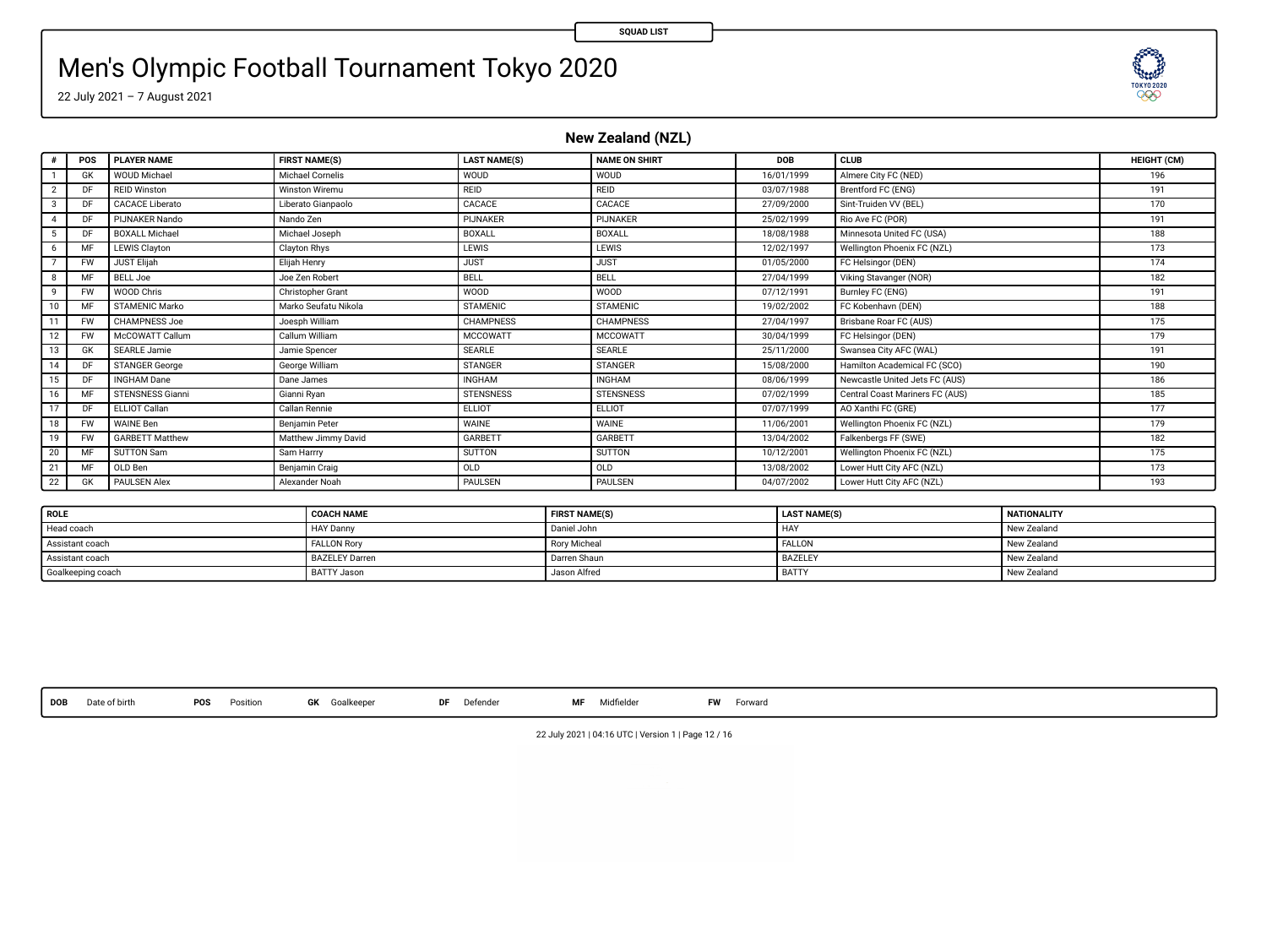**SEED!** 

# Men's Olympic Football Tournament Tokyo 2020

22 July 2021 – 7 August 2021

**Romania (ROU)**

| ٠                       | POS       | <b>PLAYER NAME</b>       | <b>FIRST NAME(S)</b>    | <b>LAST NAME(S)</b> | <b>NAME ON SHIRT</b> | DOB        | CLUB                            | HEIGHT (CM) |
|-------------------------|-----------|--------------------------|-------------------------|---------------------|----------------------|------------|---------------------------------|-------------|
|                         | <b>GK</b> | POPA Mihai               | Maximilian-Mihai        | POPA                | POPA                 | 12/10/2000 | FC Astra Giurgiu (ROU)          | 190         |
| $\overline{\mathbf{2}}$ | DF        | <b>BOBOC Radu</b>        | Radu-Stefanita          | <b>BOBOC</b>        | <b>BOBOC</b>         | 24/04/1999 | FC Viitorul Constanta (ROU)     | 180         |
| 3                       | DF        | <b>STEFAN Florin</b>     | Florin-Boadan           | STEFAN              | STEFAN               | 09/05/1996 | N/A (Free Agent)                | 181         |
| 4                       | DE        | PASCANU Alexandru        | Alexandru-Stefan        | PASCANU             | PASCANU              | 28/09/1998 | CFR Cluj (ROU)                  | 187         |
| 5                       | MF        | <b>BALUTA Tudor</b>      | <b>Tudor Cristian</b>   | <b>BALUTA</b>       | BĂLUTĂ               | 27/03/1999 | Brighton & Hove Albion FC (ENG) | 192         |
| 6                       | DF        | <b>GHITA Virgil</b>      | Virgil-Eugen            | <b>GHITA</b>        | GHITÄ                | 04/06/1998 | FC Viitorul Constanta (ROU)     | 186         |
|                         | MF        | <b>GHEORGHE Ion</b>      | lon                     | <b>GHEORGHE</b>     | <b>I. GHEORGHE</b>   | 08/10/1999 | FC Voluntari (ROU)              | 174         |
| 8                       | MF        | <b>MARIN Marius</b>      | Marius-Mihai            | <b>MARIN</b>        | <b>MARIN</b>         | 30/08/1998 | AC Pisa 1909 (ITA)              | 180         |
| ۹                       | <b>FW</b> | <b>GANEA</b> George      | George-Danut            | GANEA               | GANEA                | 26/05/1999 | FC Viitorul Constanta (ROU)     | 180         |
| 10                      | MF        | CIOBANU Andrei           | Virgil-Andrei           | CIOBANU             | CIOBANU              | 18/01/1998 | FC Viitorul Constanta (ROU)     | 176         |
| 11                      | <b>FW</b> | <b>GHEORGHE Valentin</b> | Valentin                | <b>GHEORGHE</b>     | V. GHEORGHE          | 14/02/1997 | FC Astra Giurgiu (ROU)          | 175         |
| 12                      | <b>GK</b> | AIOANI Marian            | Marian-Mihai            | <b>AIOANI</b>       | <b>AIOANI</b>        | 07/11/1999 | AFC Chindia Tárgoviște (ROU)    | 186         |
| 13                      | MF        | FLORESCU Eduard          | Eduard-Marian           | <b>FLORESCU</b>     | <b>FLORESCU</b>      | 27/06/1997 | FC Botosani (ROU)               | 183         |
| 14                      | DE        | RATIU Andrei             | Andrei-Florin           | RATIU               | RATIU                | 20/06/1998 | Villarreal CF (ESP)             | 183         |
| 15                      | DF        | CHINDRIS Andrei          | Andrei                  | <b>CHINDRIS</b>     | <b>CHINDRIS</b>      | 12/01/1999 | FC Botosani (ROU)               | 191         |
| 16                      | MF        | DEACONU Ronaldo          | Octavian-Ronaldo-Andrei | DEACONU             | <b>DEACONU</b>       | 13/05/1997 | ACS Sepsi OSK (ROU)             | 178         |
| 17                      | DF        | <b>GRIGORE Ricardo</b>   | Ricardo-Florin          | GRIGORE             | GRIGORE              | 07/04/1999 | FC Dinamo București (ROU)       | 191         |
| 18                      | MF        | <b>DULCA Marco</b>       | Marco-Alexandru         | DULCA               | <b>DULCA</b>         | 11/05/1999 | FC Viitorul Constanta (ROU)     | 184         |
| 19                      | <b>FW</b> | SINTEAN Andrei           | Andrei                  | SİNTEAN             | SÍNTEAN              | 16/06/1999 | AFC Hermannstadt (ROU)          | 176         |
| 20                      | MF        | DOBRE Alexandru          | Mihai-Alexandru         | DOBRE               | DOBRE                | 30/08/1998 | Dijon FCO (FRA)                 | 185         |
| 21                      | MF        | <b>SEFER Antonio</b>     | Antonio-Valentin        | <b>SEFER</b>        | <b>SEFER</b>         | 22/04/2000 | Rapid București (ROU)           | 183         |
| 22                      | GK        | <b>TARNOVANU Stefan</b>  | Stefan                  | TÄRNOVANU           | TÁRNOVANU            | 09/05/2000 | FC FCSB (ROU)                   | 197         |

| <b>ROLE</b>       | <b>COACH NAME</b>      | <b>FIRST NAME(S)</b> | <b>LAST NAME(S)</b>       | <b>NATIONALITY</b> |
|-------------------|------------------------|----------------------|---------------------------|--------------------|
| Head coach        | RADOI Mirel            | Matei-Mirel          | <b>RADO</b>               | Romania            |
| Assistant coach   | <b>DICA Nicolae</b>    | Constantin-Nicolae   | DICA                      | Romania            |
| Assistant coach   | CONSTANTINOVICI Florin | Florin               | CONSTANTINOVICI-SCHREIBER | Romania            |
| Goalkeeping coach | <b>TOADER Leontin</b>  | Leontin              | <b>TOADER</b>             | Romania            |

**DOB** Date of birth **POS** Position **GK** Goalkeeper **DF** Defender **MF** Midelder **FW** Forward

22 July 2021 | 04:16 UTC | Version 1 | Page 13 / 16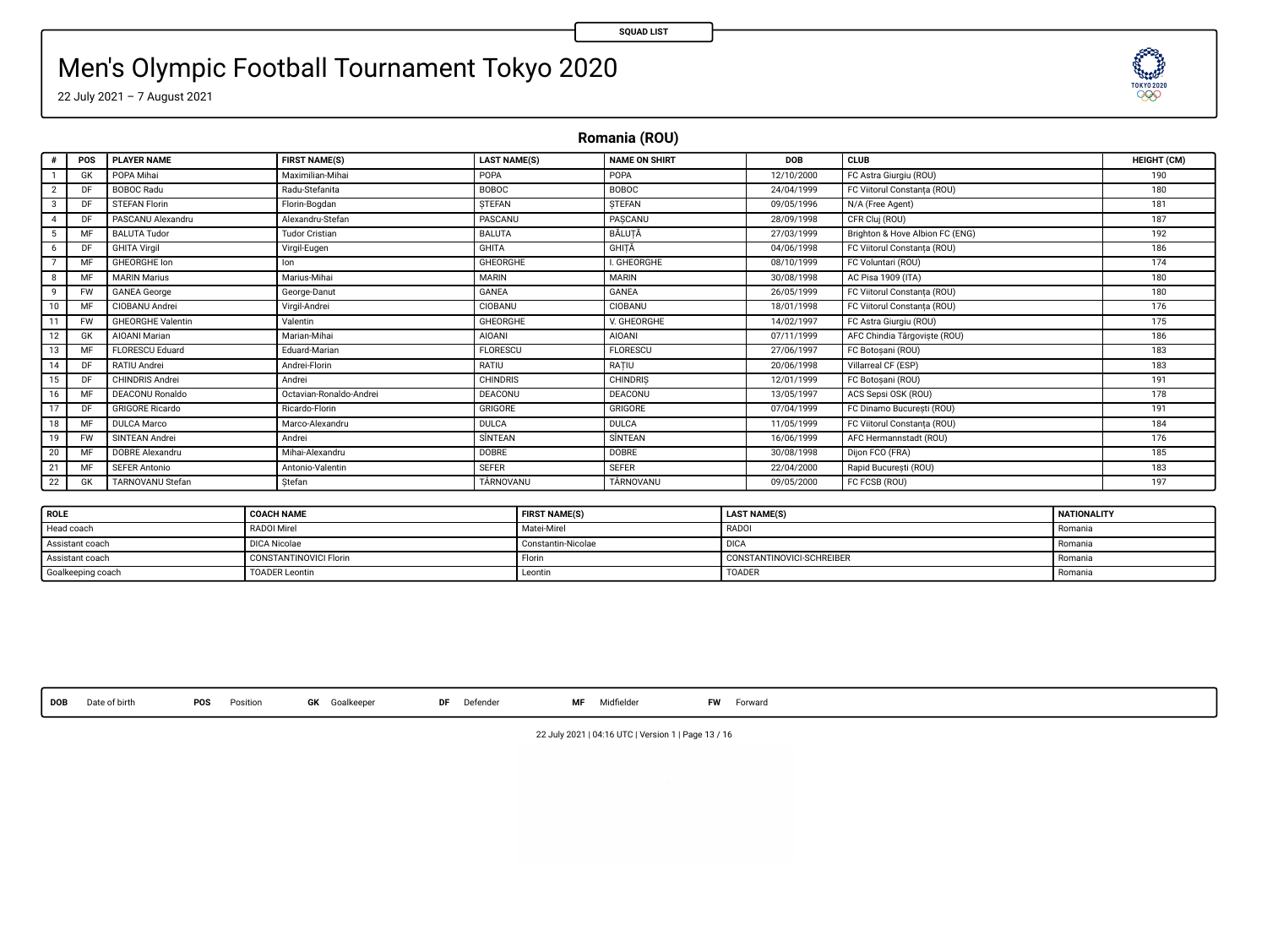# Men's Olympic Football Tournament Tokyo 2020

22 July 2021 – 7 August 2021

**Saudi Arabia (KSA)**

|              | POS       | <b>PLAYER NAME</b>    | <b>FIRST NAME(S)</b>   | <b>LAST NAME(S)</b> | <b>NAME ON SHIRT</b> | <b>DOB</b> | <b>CLUB</b>          | HEIGHT (CM) |
|--------------|-----------|-----------------------|------------------------|---------------------|----------------------|------------|----------------------|-------------|
|              | GK        | AMIN ALBUKHARI        | Amin Mohammedsaleh A   | <b>ALBUKHARI</b>    | AMIN                 | 02/05/1997 | Al Nassr FC (KSA)    | 194         |
|              | DF        | SAUD ABDULHAMID       | Saud Abdullah S        | ABDULHAMID          | S. ABDULHAMID        | 18/07/1999 | Al Ittihad FC (KSA)  | 171         |
|              | DF        | HAMAD ALTUHAYFAN      | Hamad Turki H          | <b>ALTUHAYFAN</b>   | <b>HAMAD</b>         | 17/05/1999 | Al Qadisiya FC (KSA) | 170         |
|              | DE        | ABDULBASIT HINDI      | Abdulbasit Mohammed A  | HINDI               | ABDULBASIT           | 02/02/1997 | Al Ahli SC (KSA)     | 182         |
|              | DF        | ABDULELAH ALAMRI      | Abdulelah Ali A        | <b>ALAMRI</b>       | <b>ALAMRI</b>        | 15/01/1997 | Al Nassr FC (KSA)    | 185         |
|              | MF        | SAMI ALNAJI           | Sami Khalil N          | <b>ALNAJI</b>       | SAMI                 | 07/02/1997 | Al Nassr FC (KSA)    | 176         |
|              | MF        | SALMAN ALFARAJ        | Salman Mohammed M      | <b>ALFARAJ</b>      | SALMAN               | 01/08/1989 | Al Hilal SFC (KSA)   | 179         |
|              | MF        | NASSER ALOMRAN        | Nasser Salman N        | <b>ALOMRAN</b>      | <b>ALOMRAN</b>       | 13/07/1997 | Al Shabab FC (KSA)   | 170         |
| $\mathbf{Q}$ | <b>FW</b> | ABDULLAH ALHAMDDAN    | Abdullah Abdulrahman A | ALHAMDDAN           | ALHAMDDAN            | 13/09/1999 | Al Hilal SFC (KSA)   | 183         |
| 10           | FW        | SALEM ALDAWSARI       | Salem Mohammed S       | <b>ALDAWSARI</b>    | SALEM                | 19/08/1991 | Al Hilal SFC (KSA)   | 171         |
| 11           | MF        | KHALID ALGHANNAM      | Khalid Essa M          | ALGHANNAM           | ALGHANNAM            | 08/11/2000 | Al Nassr FC (KSA)    | 171         |
| 12           | GK        | MOHAMMED ALRUBAIE     | Mohammed Farai S       | ALYAMI              | ALRUBAIE             | 14/08/1997 | AI Ahli SC (KSA)     | 188         |
| 13           | MF        | YASSER ALSHAHRANI     | Yasir Gharsan S        | <b>ALSHAHRANI</b>   | <b>YASSER</b>        | 25/05/1992 | Al Hilal SFC (KSA)   | 170         |
| 14           | MF        | ALI ALHASSAN          | Ali Sadig N            | ALHASSAN            | ALHASSAN             | 04/03/1997 | Al Nassr FC (KSA)    | 182         |
| 15           | <b>FW</b> | AIMAN AHMED           | Aiman Yahva            | <b>AHMED</b>        | AIMAN                | 14/05/2001 | Al Nassr FC (KSA)    | 164         |
| 16           | DF        | KHALIFAH ALDAWSARI    | Khalifah Adel R        | <b>ALDAWSARI</b>    | KHALIFAH             | 02/01/1999 | Al Qadisiya FC (KSA) | 177         |
| 17           | MF        | AYMAN ALKHULAIF       | Avman Shafig A         | <b>ALKHULAIF</b>    | <b>ALKHULAIF</b>     | 22/05/1997 | Al Wahda (KSA)       | 166         |
| 18           | MF        | ABDULRAHMAN GHAREEB   | Abdulrahman Abdullah M | <b>GHAREEB</b>      | GHAREEB              | 31/03/1997 | Al Ahli SC (KSA)     | 165         |
| 19           | <b>FW</b> | <b>FERAS ALBRIKAN</b> | Feras Tario N          | <b>ALBRIKAN</b>     | ALBRIKAN             | 14/05/2000 | Al Nassr FC (KSA)    | 181         |
| 20           | MF        | MUKHTAR ALI           | Mukhtar Ali A          | SHAIKH              | M. ALI               | 30/10/1997 | Al Nassr FC (KSA)    | 179         |
| 21           | DF        | ABDULLAH HASSUNA      | Abdullah Hassun A      | <b>TARMIN</b>       | A. HASSUNA           | 19/03/1997 | AI Ahli SC (KSA)     | 176         |
| 22           | GK        | ZAID ALBAWARDI        | Zaid Maied Z           | ALBAWARDI           | ZAID                 | 26/01/1997 | Al Shabab FC (KSA)   | 191         |

| <b>ROLE</b>       | <b>COACH NAME</b>      | <b>FIRST NAME(S)</b>  | <b>LAST NAME(S)</b> | <b>NATIONALITY</b> |
|-------------------|------------------------|-----------------------|---------------------|--------------------|
| Head coach        | <b>SAAD ALSHEHRI</b>   | Saad Ali S            | <b>ALSHEHRI</b>     | Saudi Arabia       |
| Assistant coach   | OMAIR Ali              | Ali Ali M             | OMAIR               | Saudi Arabia       |
| Assistant coach   | ALRUWAIEI Ahmed        | Ahmed Abdullah J      | AL RUWAIEI          | Saudi Arabia       |
| Goalkeeping coach | ALJURAYSAN Abdulrahman | Abdulrahman Ibrahim A | ALJURAYSAN          | Saudi Arabia       |

**DOB** Date of birth **POS** Position **GK** Goalkeeper **DF** Defender **MF** Midelder **FW** Forward

**SEED!** 

22 July 2021 | 04:16 UTC | Version 1 | Page 14 / 16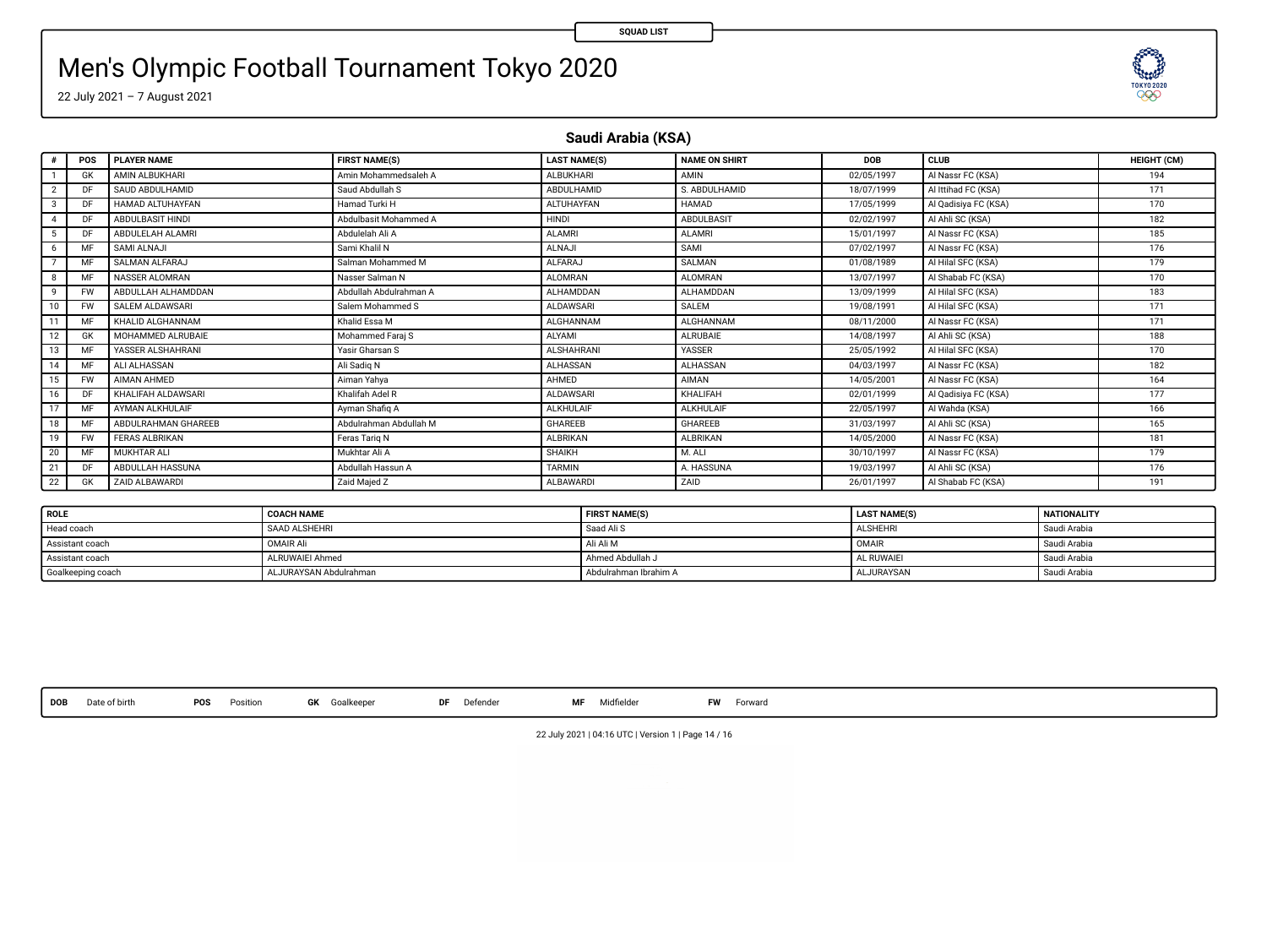### Men's Olympic Football Tournament Tokyo 2020

22 July 2021 – 7 August 2021

**South Africa (RSA)**

|    | POS       | <b>PLAYER NAME</b>       | <b>FIRST NAME(S)</b>      | <b>LAST NAME(S)</b> | <b>NAME ON SHIRT</b> | <b>DOB</b> | CLUB                         | HEIGHT (CM) |
|----|-----------|--------------------------|---------------------------|---------------------|----------------------|------------|------------------------------|-------------|
|    | <b>GK</b> | <b>WILLIAMS Ronwen</b>   | Ronwen Hayden             | <b>WILLIAMS</b>     | <b>WILLIAMS</b>      | 21/01/1992 | SuperSport United FC (RSA)   | 182         |
|    | DF        | <b>MONYANE James</b>     | James Thabiso             | <b>MONYANE</b>      | <b>MONYANE</b>       | 30/04/2000 | Orlando Pirates FC (RSA)     | 172         |
| 3  | DF        | MOHAMME Katlego          | Katlego                   | <b>MOHAMME</b>      | MOHAMME              | 10/03/1998 | Pretoria Univ. (RSA)         | 180         |
| 4  | MF        | MOKOENA Teboho           | Teboho                    | MOKOENA             | MOKOENA              | 24/01/1997 | SuperSport United FC (RSA)   | 176         |
| 5  | DF        | <b>FLEURS Luke</b>       | Luke Donn                 | <b>FLEURS</b>       | <b>FLEURS</b>        | 03/03/2000 | SuperSport United FC (RSA)   | 185         |
| 6  | MF        | <b>MAHLATSI Kamohelo</b> | Kamohelo Abel             | <b>MAHLATSI</b>     | <b>MAHLATSI</b>      | 23/08/1998 | Moroka Swallows FC (RSA)     | 175         |
|    | MF        | NGCOBO Nkosingiphile     | Nkosingiphile Nhlakanipho | <b>NGCOBO</b>       | <b>NGCOBO</b>        | 16/11/1999 | Kaizer Chiefs FC (RSA)       | 165         |
| 8  | MF        | CELE Thabo               | Thabo                     | CELE                | CELE                 | 15/01/1997 | CD Cova Da Piedade (POR)     | 175         |
| ۹  | <b>FW</b> | MAKGOPA Evidence         | Sekotori Evidence         | MAKGOPA             | MAKGOPA              | 05/06/2000 | Baroka FC (RSA)              | 183         |
| 10 | <b>FW</b> | SINGH Luther             | Luther Wesley             | SINGH               | SINGH                | 05/08/1997 | FC Pacos Ferreira (POR)      | 171         |
| 11 | DF        | <b>MAHLANGU McBeth</b>   | Mcbeth Kamogelo           | MAHLANGU            | MAHLANGU             | 11/10/2001 | TS Galaxy FC (RSA)           | 168         |
| 12 | MF        | MOSELE Goodman           | Goodman                   | MOSELE              | MOSELE               | 18/11/1999 | Baroka FC (RSA)              | 178         |
| 13 | MF        | <b>FROSLER Reeve</b>     | <b>Reeve Peter</b>        | <b>FROSLER</b>      | FROSLER              | 11/01/1998 | Kaizer Chiefs FC (RSA)       | 171         |
| 14 | DF        | MABILISO Sibusiso        | Sbusiso Gideon            | <b>MABILISO</b>     | <b>MABILISO</b>      | 14/04/1999 | AmaZulu FC (RSA)             | 175         |
| 15 | DF        | MALEPE Repo              | Repo Tercious             | MALEPE              | MALEPE               | 18/02/1997 | Orlando Pirates FC (RSA)     | 173         |
| 16 | <b>GK</b> | <b>MPOTO Mondii</b>      | Mondli                    | <b>MPOTO</b>        | <b>MPOTO</b>         | 24/07/1998 | Bloemfontein Celtic FC (RSA) | 183         |
| 17 | DF        | MUKUMELA Thendo          | Thendo                    | MUKUMELA            | MUKUMELA             | 30/01/1998 | Cape Town Spurs FC (RSA)     | 178         |
| 18 | MF        | KODISANG Kobamelo        | Kobamelo                  | KODISANG            | KOBAMELO             | 28/08/1999 | SC Braga (POR)               | 169         |
| 22 | GK        | MLUNGWANA Sifiso         | Sifiso Noobeka            | <b>MLUNGWANA</b>    | MLUNGWANA            | 27/04/1997 | Golden Arrows FC (RSA)       | 185         |

| ROLE              | <b>COACH NAME</b> | <b>FIRST NAME(S)</b> | <b>LAST NAME(S)</b> | NATIONALITY  |
|-------------------|-------------------|----------------------|---------------------|--------------|
| Head coach        | NOTOANE David     | David Morala         | NOTOANE             | South Africa |
| Assistant coach   | KOPO Kwanele      | Kwanele Dugmore      | KOPO                | South Africa |
| Goalkeeping coach | ROBINSON Wendel   | Wendell Byron        | <b>ROBINSON</b>     | South Africa |

**DOB** Date of birth **POS** Position **GK** Goalkeeper **DF** Defender **MF** Midelder **FW** Forward

22 July 2021 | 04:16 UTC | Version 1 | Page 15 / 16